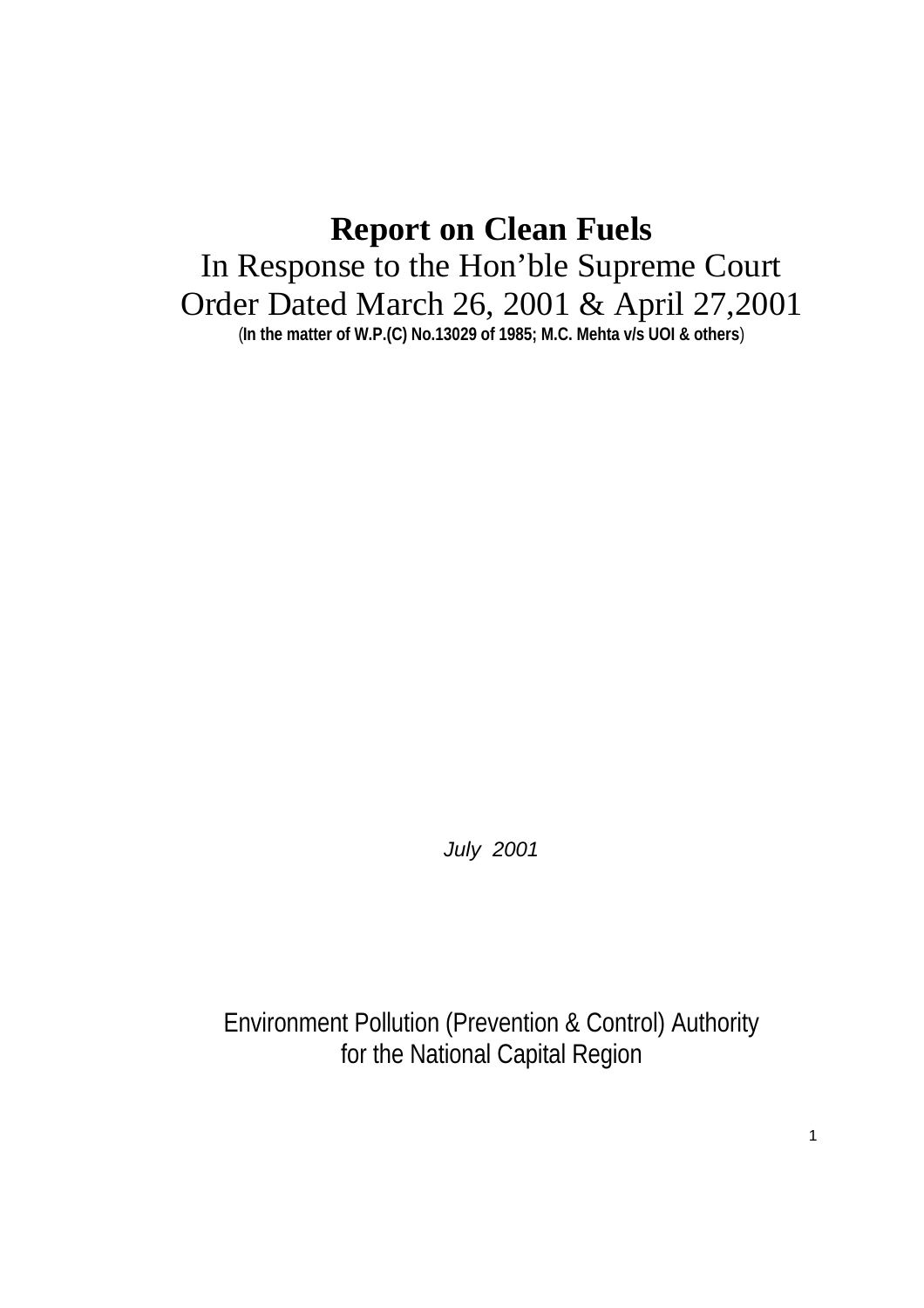# 1.0 **INTRODUCTION** – Direction of the Hon'ble Supreme Court

The Hon'ble Supreme Court vide its order dated March 26,2001 directed as below:

"*During the course of argument, it was contended before us that low sulphur diesel should be regarded as a clean fuel and buses be permitted to run on that. It was submitted that in some other countries ultra low sulphur diesel which has sulphur content of not more than 0.001 per cent is now available. We direct the Bhure Lal Committee to examine this question and permit the parties to submit their written representations to the Committee in this behalf. The Committee may submit a report to this Court in that behalf as also indicate as to which fuel can be regarded as `clean fuel', which does not cause pollution or is otherwise injurious to health".*

The matter again came up for hearing on  $27<sup>th</sup>$  April, 2001 when Ministry of Petroleum and Natural Gas submitted I.A. No. 116 to seek modifications of the order, dated 26<sup>th</sup> March, 2001 and after hearing the Hon'ble Supreme Court passed the following order:

"*We do not think that any modification is required to be made in our earlier order. We however, wish to clarify that our order, dated 26th March, 2001 has to be read alongwith our order, dated 28th July, 1998.*

*Insofar as other pleas raised in this application as regards "clean fuels" are concerned, we direct that a copy of this application be sent to the Bhure Lal Committee for its examination. By our order, dated March 26, 2001 we had directed Bhure Lal Committee to submit a report to this Court regarding clean fuels. Mr. Harish N. Salve, learned Solicitor General submits that Bhure Lal Committee has construed that order to imply as if it is required to submit a report only on the question whether low sulphur diesel can be regarded as a clean fuel.*

*Our order dated 26th March, 2001 is explicitly clear in this behalf. Bhure Lal Committee has been asked to submit a report not only with regard to whether low sulphur diesel can be regarded as a clean fuel but also to*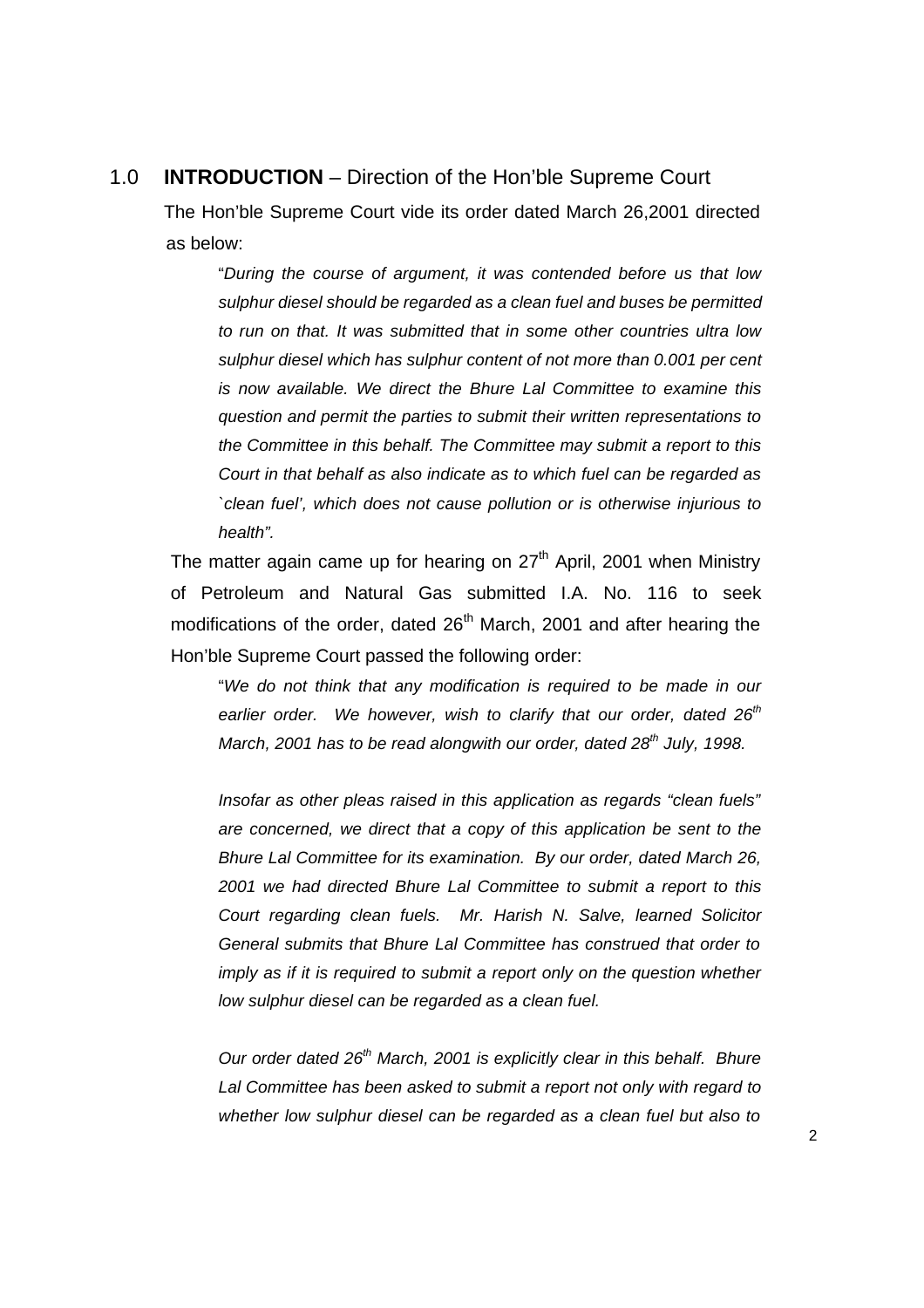*indicate as to which fuel can be regarded as clean fuel, as does not cause pollution or is otherwise not injurious to health. We expect the report on all these issues. The report has not been submitted by Bhure Lal Committee so far. An extension of time is sought for. Four weeks' further time is granted for the purpose.* 

*It shall be open to the interested parties to make their representation directly before Bhure Lal Committee in support of their pleas as to what can be regarded as a clean fuel, which does not cause pollution and is otherwise not injurious to health, to assist the Committee to formulate its report."*

Accordingly, the EPCA received representations from the following parties:

- a. Ministry of Petroleum and Natural Gas (MoP&NG);
- b. Oil Companies;
- c. Society for Indian Automobile Manufacturers (SIAM) and the leading bus manufacturers, Tata Engineering and Ashok Leyland;
- d. Delhi Transport Corporation (DTC);
- e. All India Motor Transport Congress;
- f. Indian Tourists Transporters Association;
- g. Delhi Contract Bus Association;
- h. DTC Private Bus Operators Welfare Association;
- i. Indian Association of Tour Operators;
- j. SHV Energy Pvt. Ltd; and
- k. Delhi Petrol Dealers Association.

Some parties also made their presentations before EPCA in addition to their written representations. The salient points of their representations are given in the Annexure I. EPCA also discussed the matter with representatives of Tata Energy Research Institute (TERI) and Prof. Dinesh Mohan, IIT, Delhi. The views expressed by them are attached as Annexure II.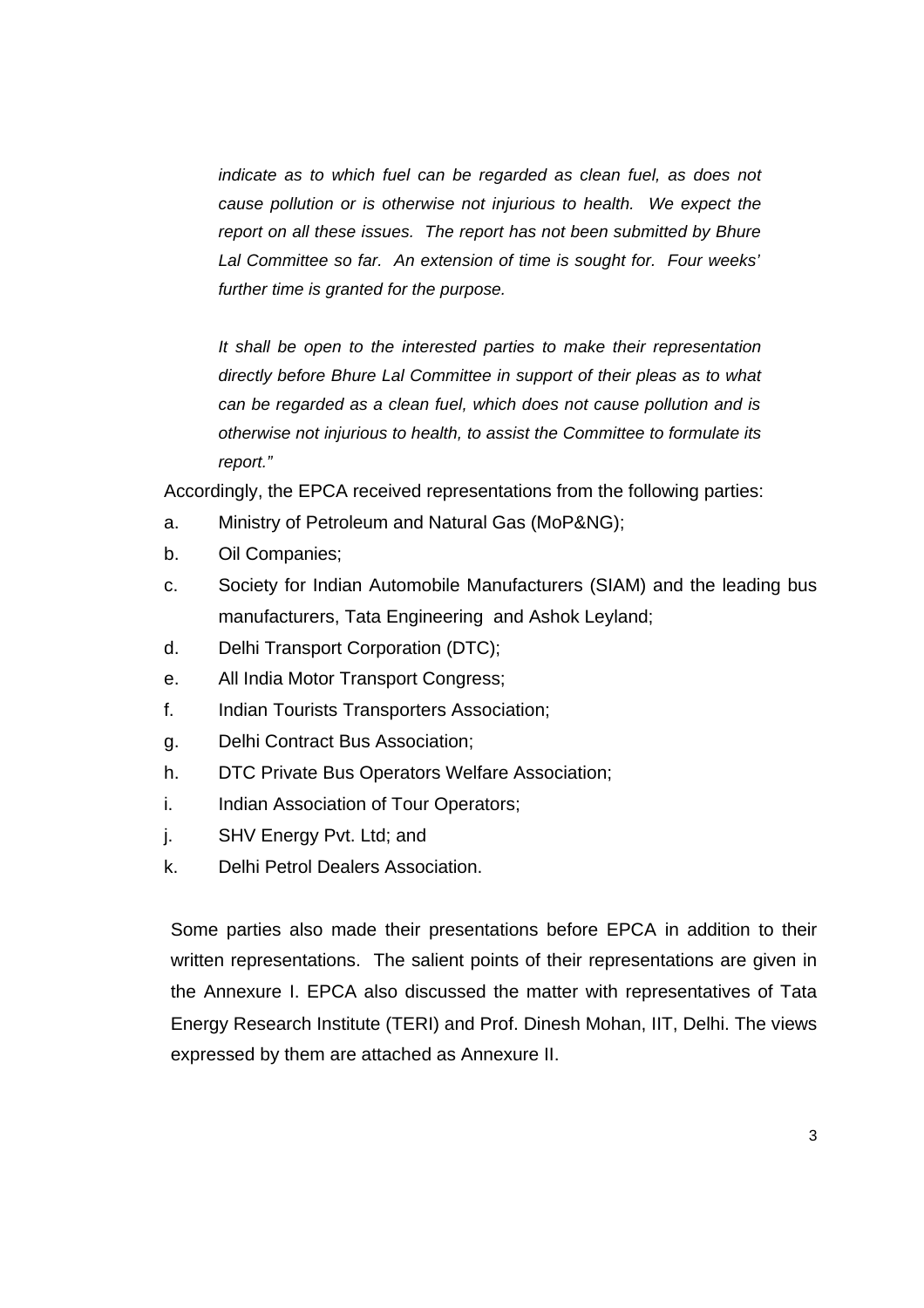# **2.0 ISSUES BROUGHT OUT IN THE REPRESENTATIONS OF MINISTRY OF PETROLEUM AND NATURAL GAS**

All representations were studied. Here, the issues raised in the representation of MoP&NG are summarised. The major issues emerging from them that we have commented upon are as follows:

- a. Diesel with 0.05 % (500 ppm) sulphur content and Unleaded Petrol with 1 % benzene and 0.05 % sulphur content being supplied in the NCR is equivalent to Bharat Stage II fuel and compares with fuel quality available in Japan, U.S.A. and best in South East Asia. The investment required for improvement of auto fuel quality specifications from the 2000 Indian standards (BIS 2000) to Bharat Stage II norms throughout the country and to EURO III equivalent norms are estimated to be Rs. 17,000 crores and Rs. 35,000 crores respectively at current level of cost.
- b. 0.001% (10 ppm) sulphur diesel is used in a limited way in Sweden, Germany and Switzerland. The problem of trade, logistics and absence of matching engine technology does not make it a cost effective solution.
- c. The particulate emission reduction using Bharat Stage II compliant vehicles with 0.05 % (500 ppm) sulphur diesel in comparison to 1996 emission norms is 81.25% as compared to 93.75% with CNG.
- d. Vehicle technology and fuel meet the Bharat Stage II norms. The same should therefore be allowed leaving the choice to the customer.
- e. Allocation of CNG for transport sector for Delhi is 0.15 million standard cubic metres per day (MMSCMD) and in case this allocation is to be enhanced there would be a need to divert the supply from other sectors. MoP&NG has expressed reservations to meet the growing CNG demand for the transport sector which has been estimated as 2.0 MMSCMD by June 2002. Indraprashtha Gas Ltd. (IGL) has however estimated only 0.95 MMSCMD as demand by March 2002.
- f. CNG supply to Delhi is at present only through the HBJ pipeline. Disruption in pipeline can lead to non-availability of gas for single fuel mode buses.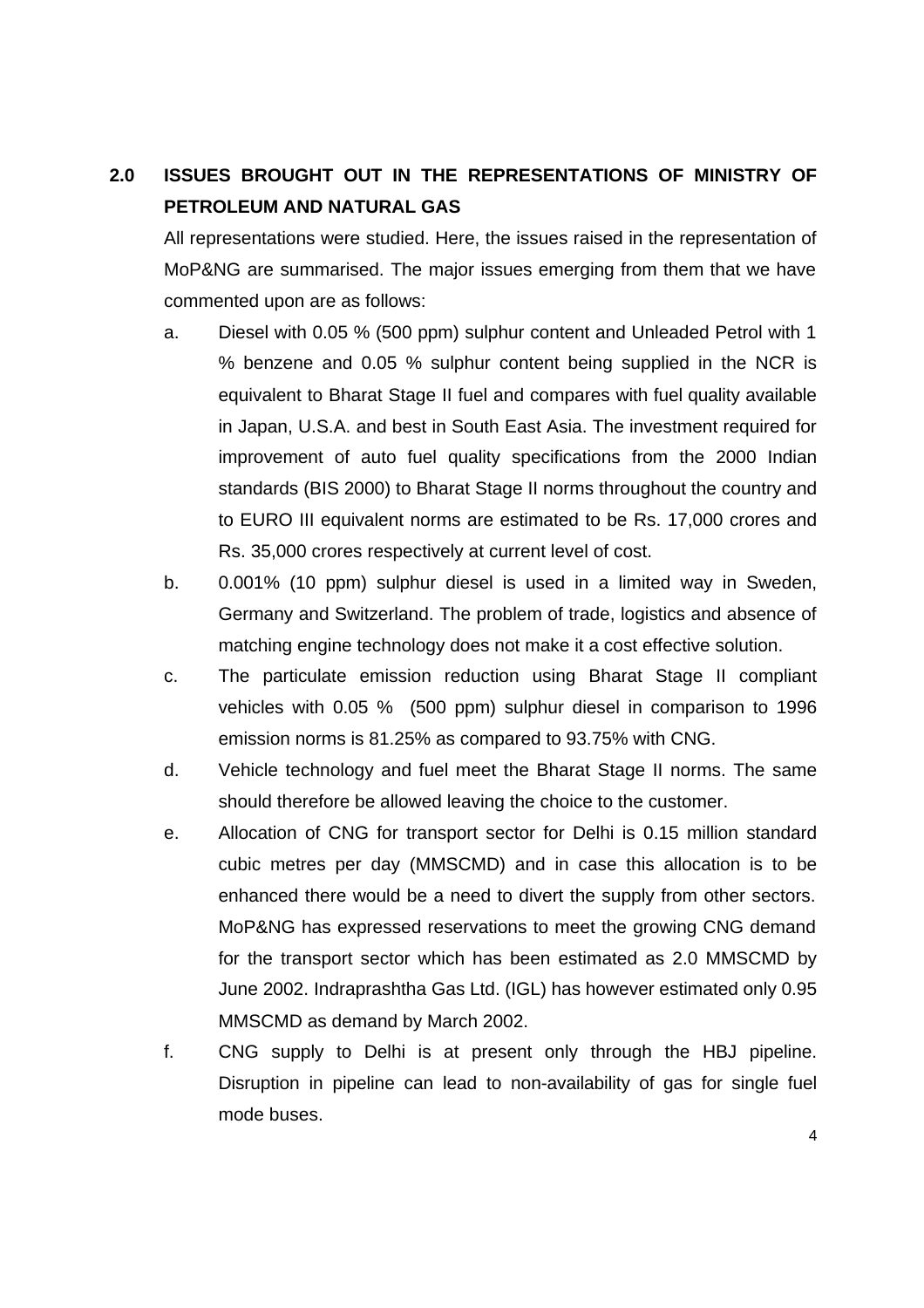g. CNG will be expensive than Petrol and Diesel in the post Administrative Price Mechanism scenario that is scheduled to come into effect from 1.4.2002.

All these issues have been carefully taken into account in our examination below and we have gone beyond the direction of the Hon'ble Supreme Court to analyse what is clean fuel because of these issues. However, we have not addressed the issue of price and future cost of CNG because the countervailing health costs of air pollution need to be linked and investment and price issues cannot be examined in isolation of health costs. No estimation of these health costs has been made by the Ministry of Health or Ministry of Environment and Forests. The only estimates available are those compiled in 1991-92 by the World Bank (conservatively, Rs. 1,000 crore per annum for Delhi).

# **3.0 CRITICAL POLLUTANTS AND HEALTH EFFECTS**

The auto exhaust includes following pollutants:

- Sulphur Dioxide  $(SO<sub>2</sub>)$
- Nitrogen Oxides (NOx)
- Carbon Monoxide (CO)
- Particulates, including Diesel particulates and Sulphate particulates
- Hydrocarbons, including polycyclic aromatic hydrocarbons (PAH)
- Volatile Organic Compounds like Benzene

Based on local ambient air quality, health effects of pollutants and availability of monitoring data, it was decided to consider CO, Particulates, PAH/Aromatics, Benzene and NOx. The health effect of the pollutants and their concentration in ambient air are given in Annexure III.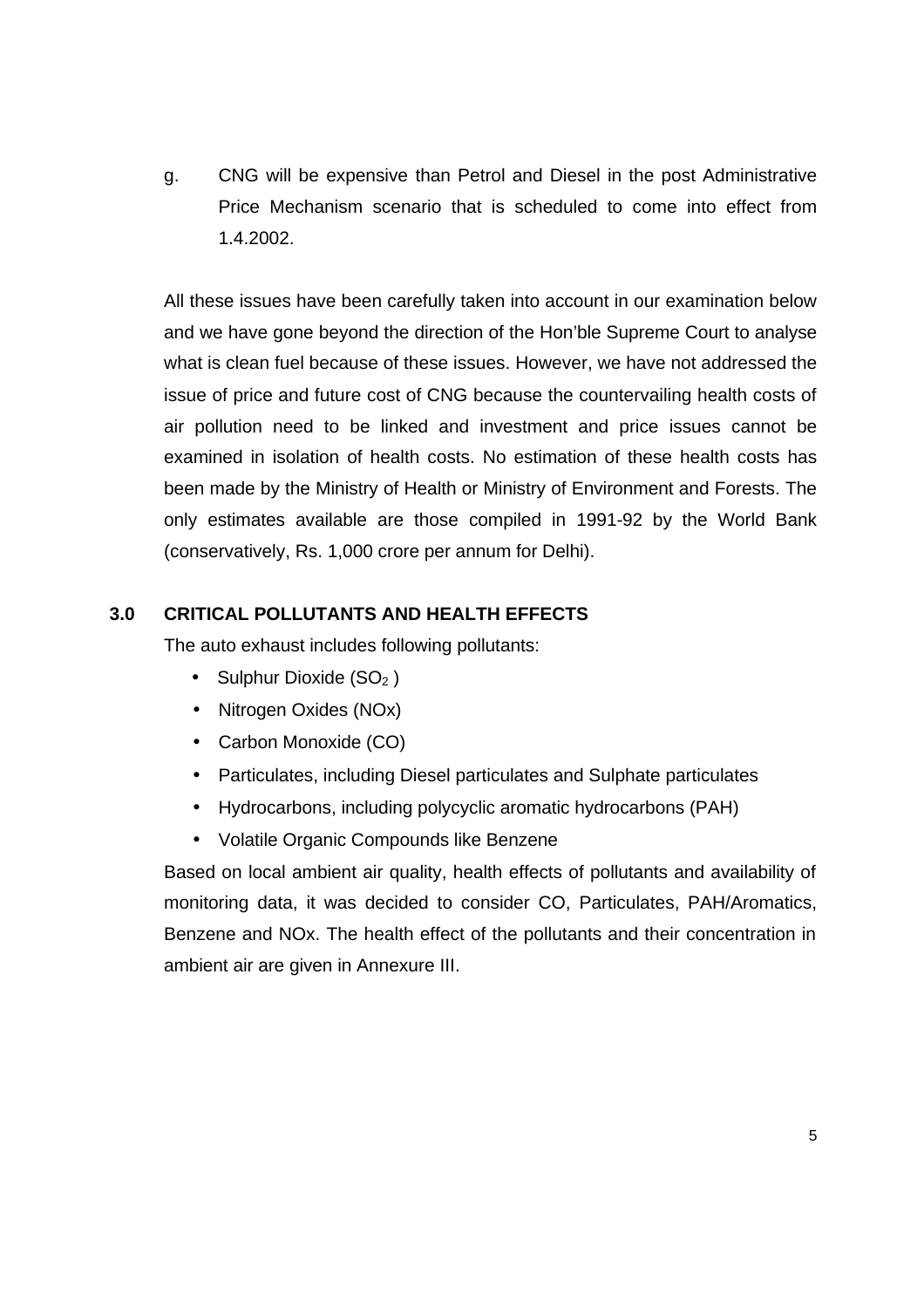# **4.0 ACTIONS TAKEN SO FAR**

When EPCA came into existence, the 1996 mass emission standards were in force for vehicles. Bharat Stage I emission standards were planned to be implemented with effect from April 2000. Fuel quality was also inferior in comparison to what is available now. Since its inception, EPCA continued monitoring the implementation of action points enlisted in the White Paper on Pollution in Delhi with an Action Plan and priority measures approved by the Hon'ble Supreme Court vide its order dated July 28, 1998. Due to efforts of the Hon'ble Supreme Court, there has been significant progress on several issues. The status of action on the issues arising out of the Court's directions in July 1998 and March 2001 is given in Table 1.

#### Table 1

| <b>Issue</b>            | Status in July, 1998                     | Status as on March 31, 2001                 |
|-------------------------|------------------------------------------|---------------------------------------------|
| Fuel quality            | Sulphur content in<br>diesel $0.25%$ max | Sulphur content in diesel 0.05 % max        |
|                         | Sulphur content in<br>petrol 0.10 % max  | Sulphur content in petrol 0.05 % max        |
|                         | Leaded petrol                            | Lead additive removed from petrol           |
|                         | Benzene content in<br>petrol 5 % max     | Benzene content in petrol less than 1%      |
| 2T oil supply           | Loose supply                             | Pre-mixed dispensers at all petrol<br>pumps |
| Adulteration of<br>fuel |                                          | Commissioned one fuel testing<br>laboratory |
| <b>Emission norms</b>   | Pre-Euro norms<br>$(1996$ norms)         | <b>Bharat Stage II norms</b>                |
| <b>CNG Stations</b>     | 9                                        | 68                                          |

#### **Status of action on various Issues**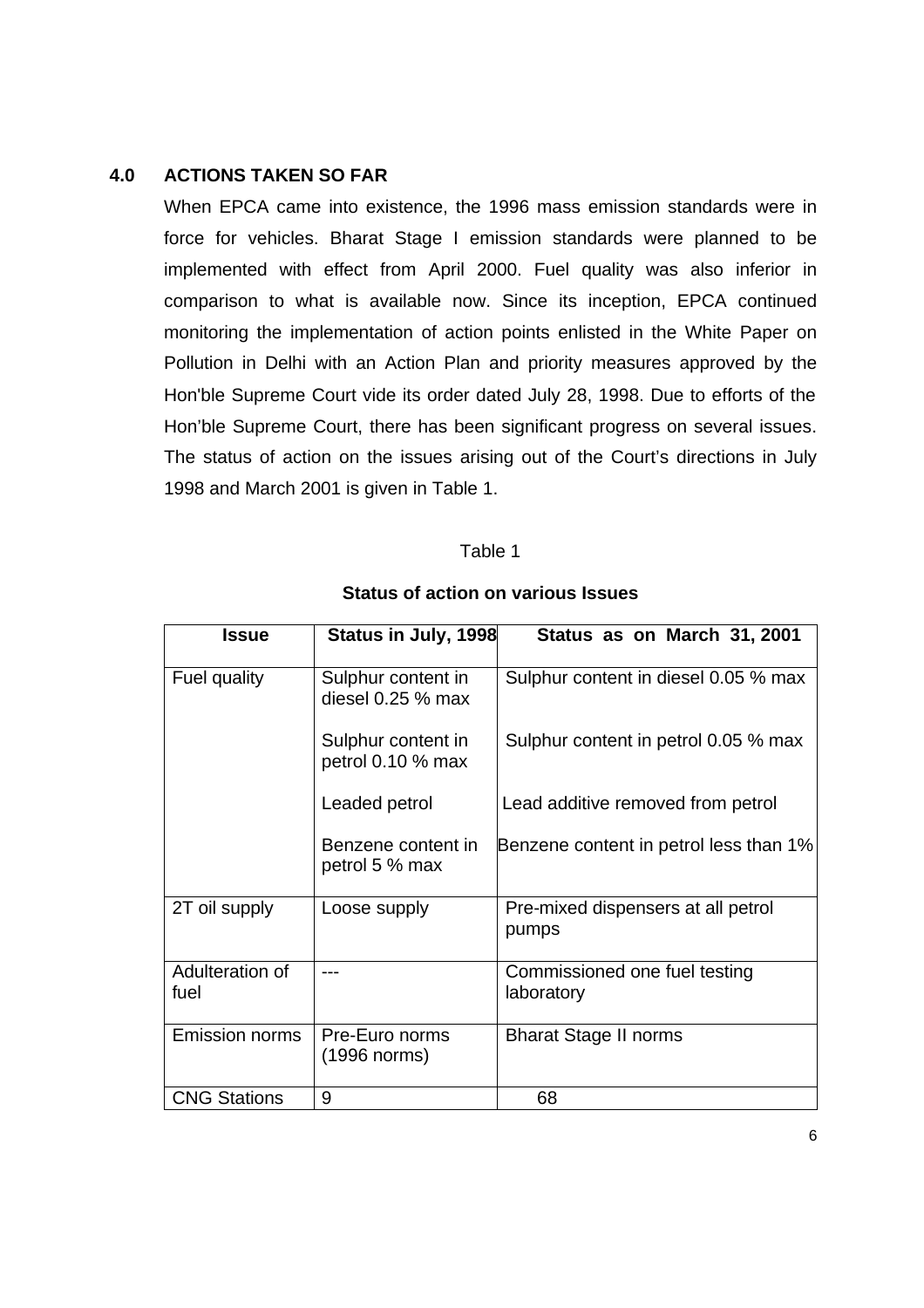| Conversion of<br>vehicles to CNG                                   | 130 buses, 12,000 autos<br>10, 000 taxis and car                                                                                                                                                                                                 |
|--------------------------------------------------------------------|--------------------------------------------------------------------------------------------------------------------------------------------------------------------------------------------------------------------------------------------------|
| Phasing out of old<br>vehicles and<br>conversion to<br>clean fuels | Phased out commercial vehicles more<br>than 15 years old<br>Phased out buses 8 years old and<br>more<br>Replacement of pre-1990 autos /taxis<br>with vehicles on clean fuel and<br>conversion of post-1990 autos on<br>clean fuel is in progress |
| Provision of 2<br>new ISBTs                                        | No progress                                                                                                                                                                                                                                      |

*Fuel Quality:* In 1997, the sulphur content in diesel was 0.25 %, which has been brought down to 0.05 % with effect from 1.4.2000 and made available at selected outlets in NCT. Supply of this diesel was extended to the entire NCT of Delhi from 1.3.2001 and in the entire NCR from 1.7.2001. Petrol quality has since been improved in respect of benzene and sulphur content. Petrol supply with 0.05% sulphur from 1.4.2000 and 1 % benzene from 1.11.2000 was made available in NCT of Delhi. In 1997, these parameters were 0.1 % and 5.0 % respectively.

**Premixed Oil Dispensers:** To ensure use of 2% 2T Oil supply for two/three wheelers, supply of pre-mixed fuel (2T oil & petrol) from all petrol pumps was directed by EPCA from 1.1.1999. The MoP&NG has provided pre-mix dispensers at all petrol pumps in NCT of Delhi.

*Measures to Prevent Adulteration of Fuels***:** EPCA feels that maintaining quality of fuel is equally important. To check quality of fuels, one independent fuel-testing laboratory has been commissioned at NOIDA. EPCA had asked MOP&NG to take measures to prevent fuel adulteration. The MoP&NG has taken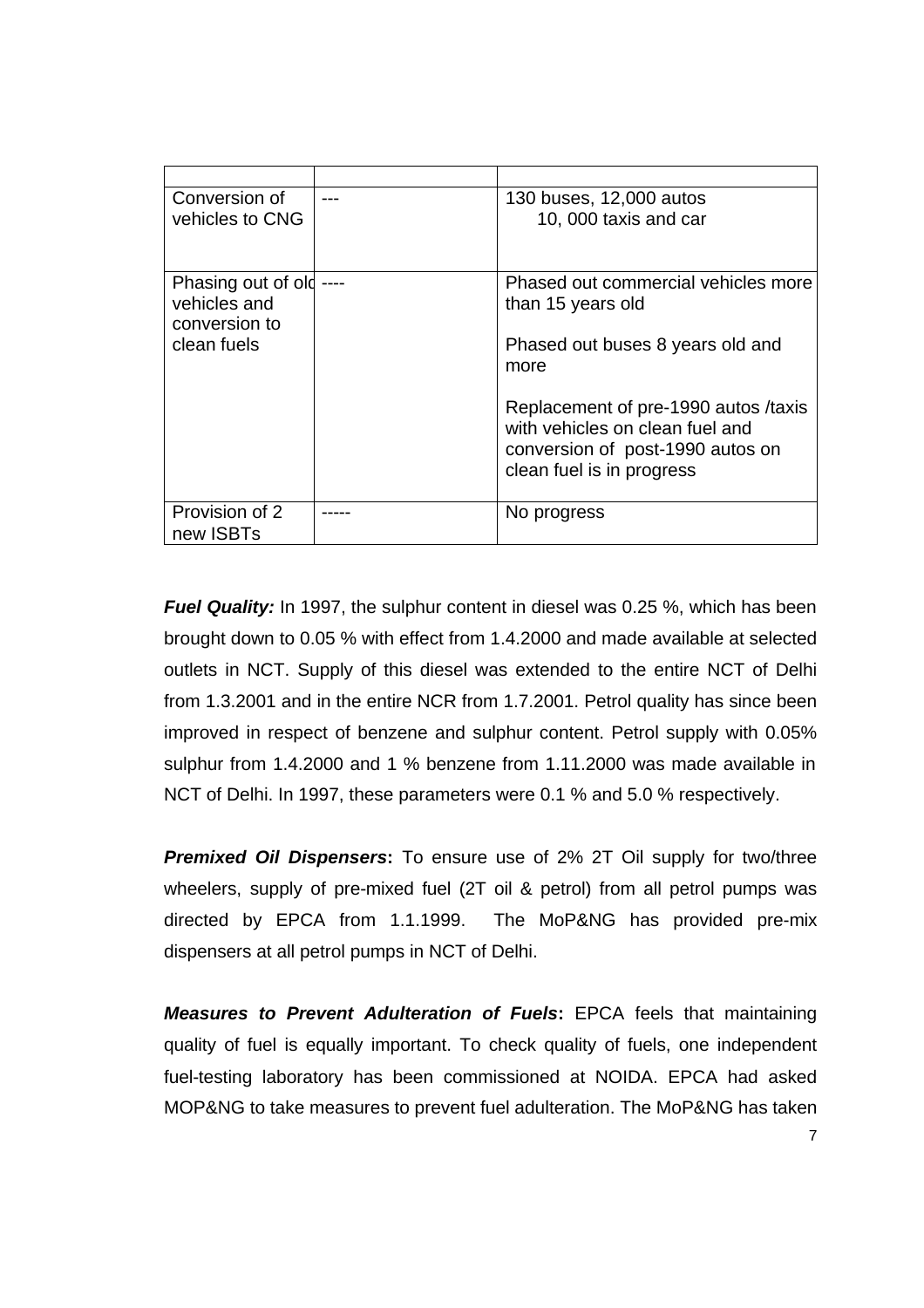preventive measures, which include issuance of the Solvent, Raffinate and Slop (acquisition, sale, storage and prevention of use in automobiles) order, 2000; and the Naphtha (acquisition, sale, storage and prevention of use in automobiles) order, 2000. While the Naptha order is in various stages of implementation, the order on solvents remains dormant. The effectiveness of these measures is not known.

*Improvement in Vehicle Technology***:** The Hon'ble Supreme Court has directed registration of Bharat Stage I (Euro I) compliant light vehicles from 1.6.1999 and Bharat Stage II (Euro II) compliant light vehicles from 1.4.2000.

*Conversion of vehicles to CNG***:** IGL has provided 71 CNG stations. As per the latest information available with us, 1600 buses, 25,000 autos and 10,000 cars including 1100 taxis are operating on CNG. Number of CNG vehicles and consumption of CNG is on the rise.

**Provision of NEW ISBTs**: In order to ensure that the interstate buses do not enter the city, it was proposed to have two more interstate bus terminals at the periphery of the city. The EPCA took up the matter with Transport Department, Government of NCT of Delhi to set up two ISBTs at North and South-West border.

However, construction of these ISBTs is yet to start due to delay in allotment/handing over of land by the Delhi Development Authority. During discussion, it transpired that DDA has not handed over possession of land at Dwarka though necessary payment of Rs. 8.0 crore has already been made to DDA by Transport Department. In case of ISBT at North border, the land at Narela is yet to be allotted by the DDA to Transport Department.

# **5.0 NEED FOR COMPREHENSIVE AND INTEGRATED APPROACH**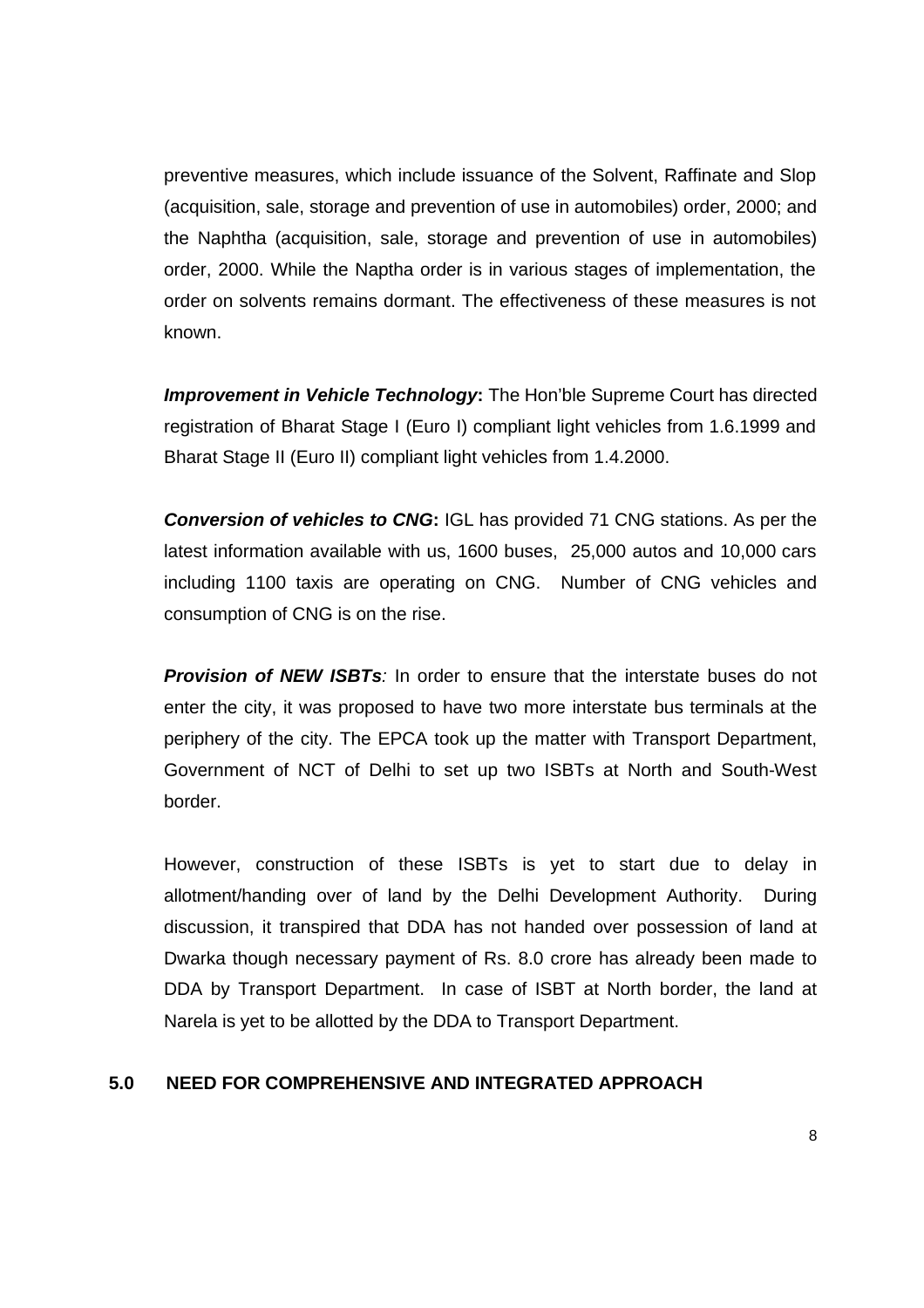Although the vehicular population in Delhi has been rapidly increasing, it has been possible to arrest runaway increase in pollution levels because of measures taken till now to control vehicular pollution. But, even these measures will not be enough to achieve the desired air quality standards unless a comprehensive and integrated approach is taken.

 Due to high levels of Respirable Particulate Matter (RSPM) of less than 10 micron size in the ambient air, also called PM10, Delhi is an air pollution hot spot area and requires a special approach to tackle air pollution in addition to the steps already initiated. The integrated approach for tackling vehicular pollution should essentially entail the following components:

- i. Augmentation and improvement of public transport system (e.g. modern city bus on clean fuel). (Action:GNCTD)
- ii. Restriction on use of private transport through fiscal and other means. (Action:GNCTD)
- iii. Optimisation of traffic flow and improvement in traffic management including a properly defined and priced parking system (e.g. area traffic control system, no-traffic zone, green corridors, removal of encroachment on roads, regulation of construction activities and digging of roads). (Action:GNCTD)
- iv. Comprehensive and periodic inspection and certification system for onroad vehicles. (Action:GNCTD)
- v. Fixing of life span for vehicles, including private vehicles. (Action: Ministry of Road Transport and Highways)
- vi. Phasing out of grossly polluting vehicles. (Action:GNCTD)
- vii. Fuel quality improvement (e.g. benzene and aromatics in petrol, reformulated gasoline with oxygenates/additives, reduction of sulphur in diesel). (Action: MoP&NG)
- viii. Tighter vehicular emission norms than national norms. (Action: Ministry of Road Transport and Highways and GNCTD)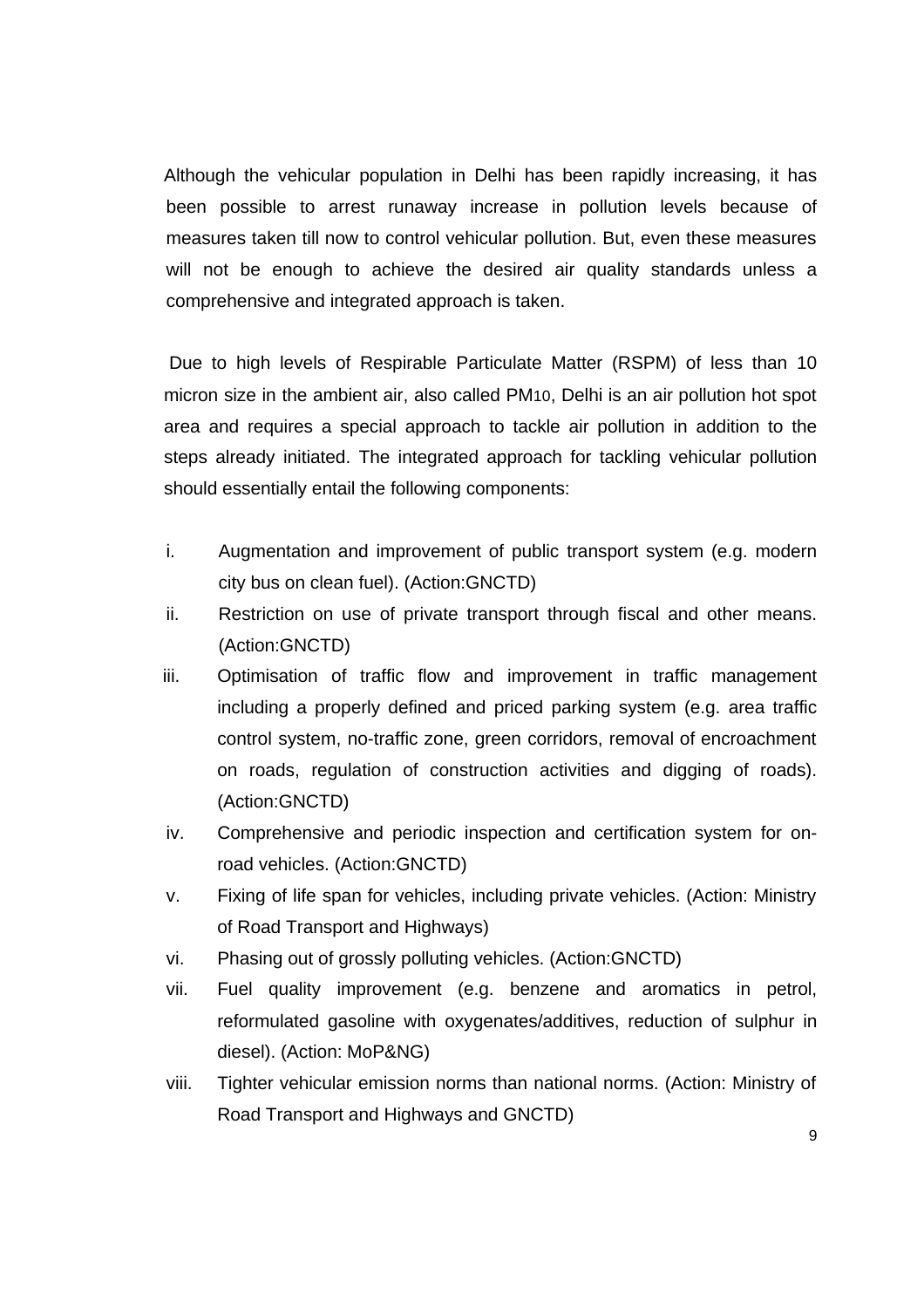- ix. Improvement in vehicle technology (e.g. restriction on the 2 stroke engines, emission warranty and recall systems, on-board diagnostic systems). (Action: Ministry of Road Transport and Highways and GNCTD)
- x. Controlling adulteration of fuel. (Action: MoP&NG, GNCTD and oil companies)
- xi. Checking evaporative emissions from storage tanks and fuel distribution system. (Action: MoP&NG)
- xii. Bye pass roads for Delhi. (Action:GNCTD)
- xiii. Stoppage of Interstate Buses on periphery of Delhi. (Action:GNCTD)
- xiv. Setting up of a Unified Urban Transport Authority in place of existing multiplicity of agencies for policy planning and management of urban transport in Delhi. (Action: Ministry of Urban Affairs, Ministry of Road Transport and Highways and GNCTD)
- xv. Development and implementation of a pollution control strategy for the entire Delhi Metropolitan Area as a priority air pollution control area. (Action: Ministry of Urban Affairs, GNCTD/DPCC)

# 6.0 **EXAMINATION OF ISSUES**

# **6.1 Clean Fuels**

- (i) The definition of "Clean Fuel" needs to be addressed in the context of quality of fuels available, availability of emission control technologies, prevailing environmental conditions and existing knowledge of health effects of air pollutants.
- 10 (ii) Among the hydrocarbon fuels, which are commonly used for automobiles, it is not possible to specify a "clean fuel" which does not cause pollution or is not otherwise injurious to health. The hydrocarbon fuels are inherently polluting in nature because of their chemical composition. The pollution potential of the hydrocarbon fuels depends on the ratio of carbon to hydrogen atoms. Petrol and diesel belong to the long-chain hydrocarbons with larger number of carbon atoms forming the chain with hydrogen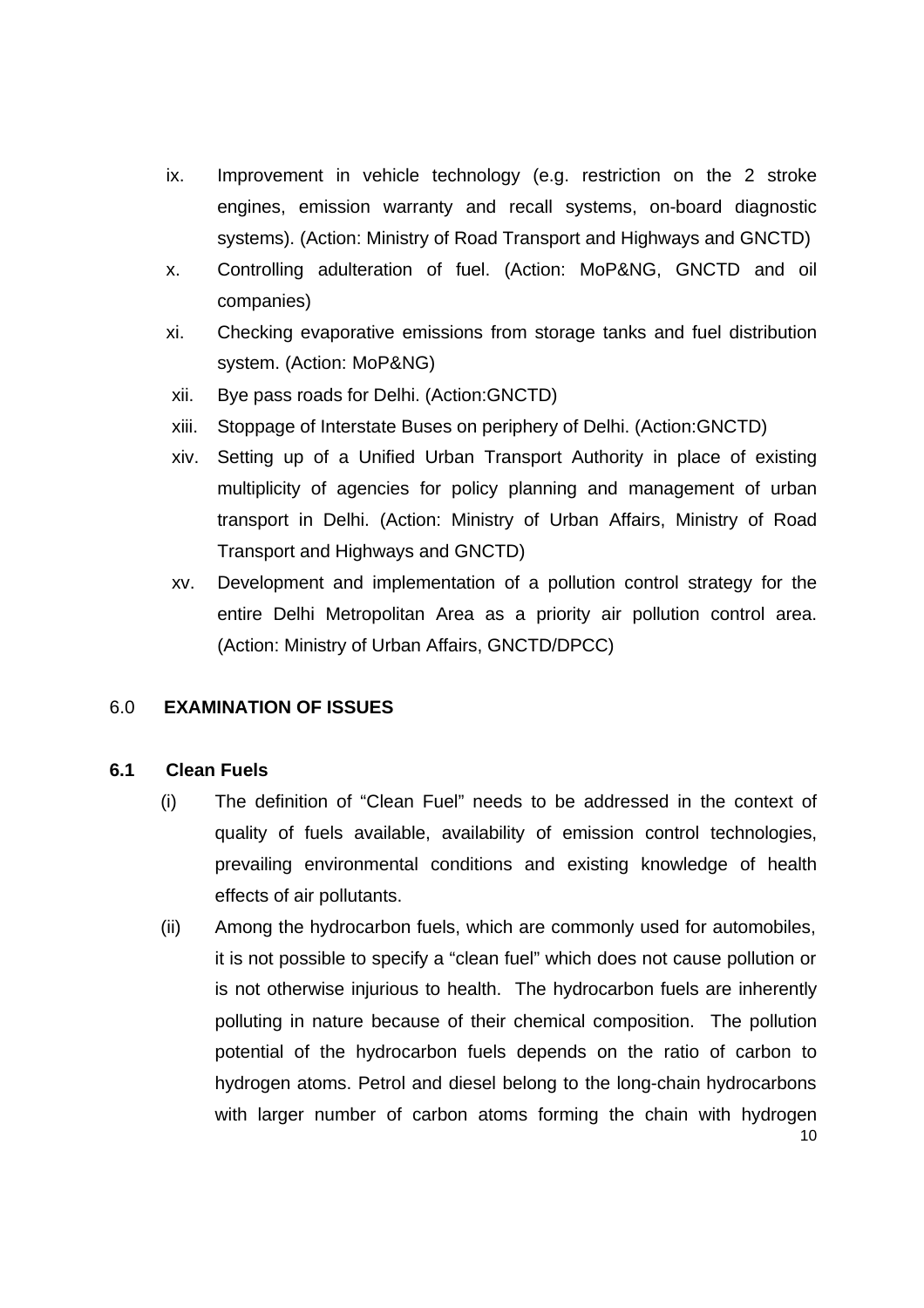atoms. On the other hand, fuels like CNG, LPG and propane belong to the group of short-chain hydrocarbons having lesser number of carbon atoms. Hence, the latter are less polluting. This factor together with the combined effect of fuel characteristics, fuel additives and exhaust treatment systems in automobiles as well as secondary pollutants generated through atmospheric reactions is the reason for air pollution and its health effect caused by automobile emissions.

- (iii) Non-hydrocarbon fuels such as electricity, solar energy and fuel cells do not emit noxious pollutants. As such, these fuels can be regarded as clean fuels. However, these fuels are still in various stages of experimentation and are not yet commercially available for automobiles.
- (iv) All over the world, initiatives have been taken to improve the quality of diesel and petrol and make use of less polluting short chain hydrocarbon fuels like CNG, LPG and propane. Improvement in fuel quality is also achieved through removal/reduction of emission related constituents in the fuels such as sulphur and PAH in diesel and sulphur, lead, benzene and other aromatics in petrol. Further reduction of emissions is obtained through improved engine technology and exhaust treatment systems.
- (v) Considering the severity of air pollution in the National Capital Territory of Delhi as predominantly contributed by vehicular emissions, some important steps have been taken with the intervention of the Hon'ble Supreme Court. These include improvement in quality of diesel and petrol and use of CNG.
- (vi) For the National Capital Territory of Delhi, the hydrocarbon fuels which are available and which can be regarded as `environmentally acceptable fuels' under the prevailing pollution levels and available emission control technologies include the following:
	- Compressed Natural Gas (CNG)
	- Liquefied Petroleum Gas (LPG)
	- Propane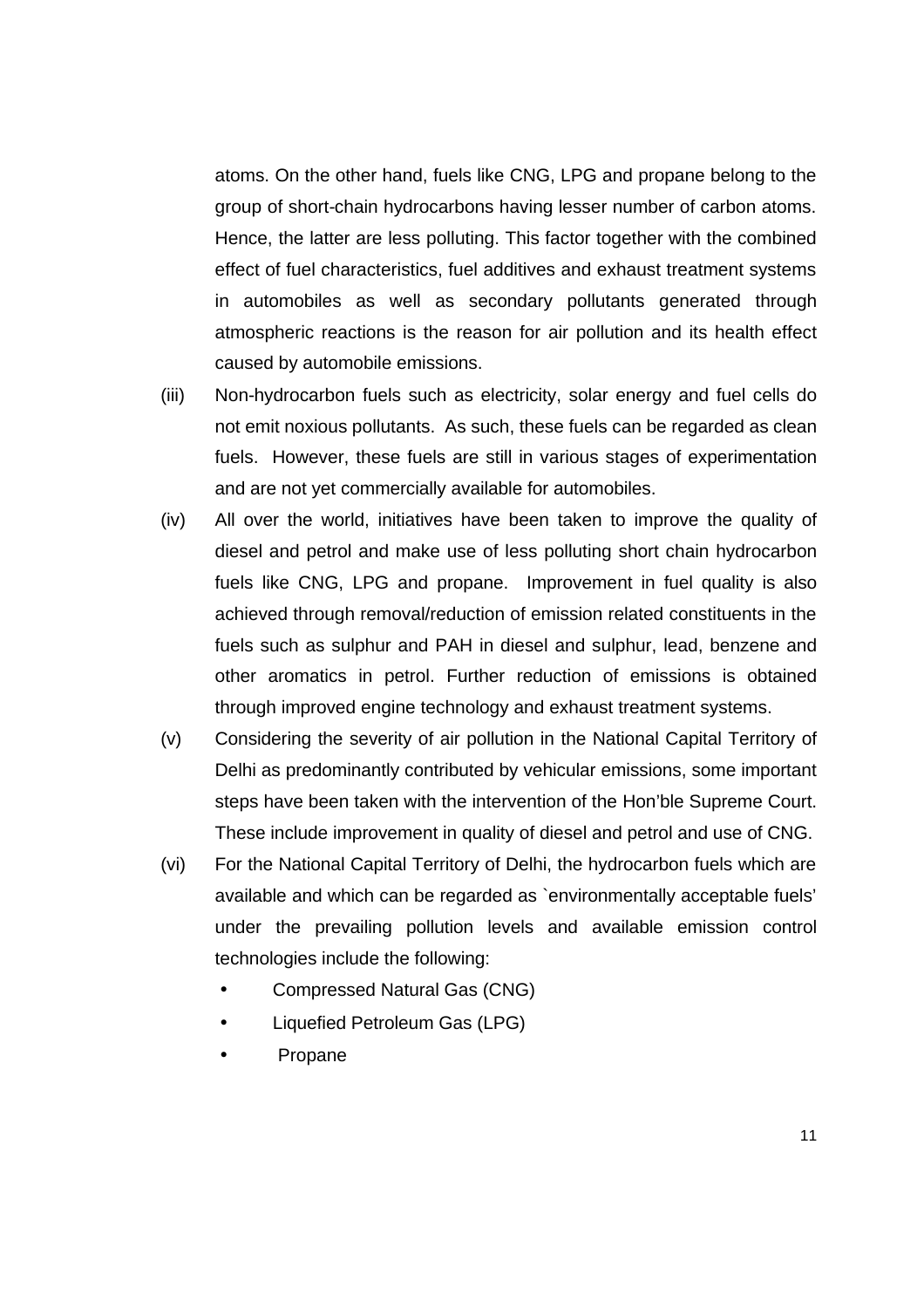- (vii) As regards petrol, phasing out of lead and reduction of benzene have considerably improved the quality of fuel. However, to call it as an environmentally acceptable fuel, it is necessary to use catalytic converters for treatment of exhaust gases, assure non-adulteration and further reduce polluting constituents such as sulphur, aromatics and olefins.
- (viii) As regards diesel, which is the most consumed fuel in the NCR, sulphur content has been reduced to 0.05 per cent (500 ppm) so as to make it amenable to Bharat Stage II ( EURO-II akin) emission control norms. However, in view of the special measures required for pollution control in the NCT of Delhi, particularly for reduction of particulates and organics, low sulphur diesel with 0.05 % sulphur content cannot be regarded as environmentally acceptable fuel since it does not permit effective use of exhaust treatment devices like particulate traps. Evidently, there is need for further improvement in quality of diesel as also of measures to prevent adulteration.
- (ix) Ultra-low sulphur diesel (ULSD) with 0.001 % (10 ppm) sulphur and low PAH content will be significantly less polluting provided it is used in combination with particulate traps and catalytic converters. It will also be necessary to undertake measures that ULSD does not get adulterated with low quality diesel or other adulterants. In such a situation ULSD can be regarded as an environmentally acceptable fuel. As of now however, ULSD is not available in the country. It will have to be either imported or the refineries will have to be given time to produce ULSD.

12 In case of commercial vehicles operating in or out of NCT of Delhi which cannot be converted to use of environmentally acceptable fuels because of practical reasons like plying outside Delhi where such fuels are not available, 0.05 % sulphur diesel compatible to Bharat Stage II emission norms may be regarded as "transitional fuel" permitted for a limited period. This period should be as short as possible because of adverse public health effects. A time bound programme should be drawn up to reduce the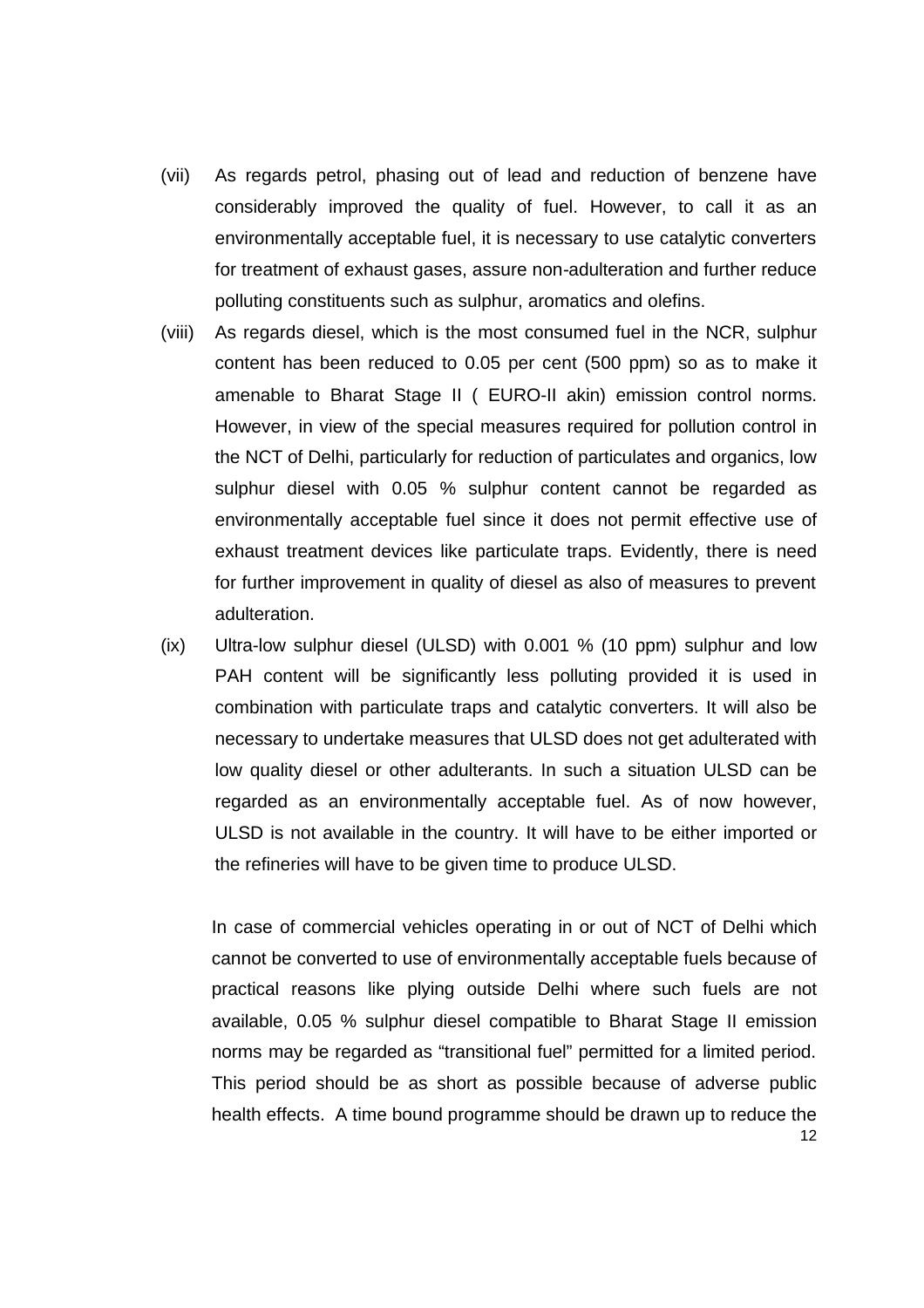sulphur content down to a level at which exhaust treatment system including particulate traps can be effectively used. This level will have to be 0.003 % (30 ppm) Sulphur or less. The PAH content should also be reduced.

- (x) In case of liquid fuels, like petrol and diesel, it is vital that the MoP&NG takes effective measures to control adulteration. Otherwise, the purity of these fuels will be lost and effectiveness and durability of exhaust treatment devices will be severely affected.
- (xi) The Government should make plans to promote all environmentally acceptable gaseous and liquid fuels for the Delhi Metropolitan area as also continue efforts to improve the quality of various fuels and the relevant exhaust treatment devices and improvements in engine technology so that different options can compete in the market. This will require, inter-alia, expeditious clearances of new technologies and arrangements for supply of fuels. (For example, TVS Suzuki has developed an LPG driven twowheeler, which is still awaiting clearance of the Chief Controller of Explosives.)

# **6.2 CNG Availability**

MoP&NG has indicated that conversion of the entire public transport fleet to CNG may not be sustainable in medium/long term. In case the entire public transport in Delhi is to be on CNG, then there will be consequent cancellation of allocation of natural gas to industries, power sector and fertiliser units which are being fed from the existing gas pipeline system.

The contention of the MoP&NG on availability of CNG is not convincing to us. The HBJ pipeline has a capacity of 33.4 million standard cubic metres per day (MMSCMD). Delhi has been given an allocation of 3.08 MMSCMD, the breakup of which is as follows: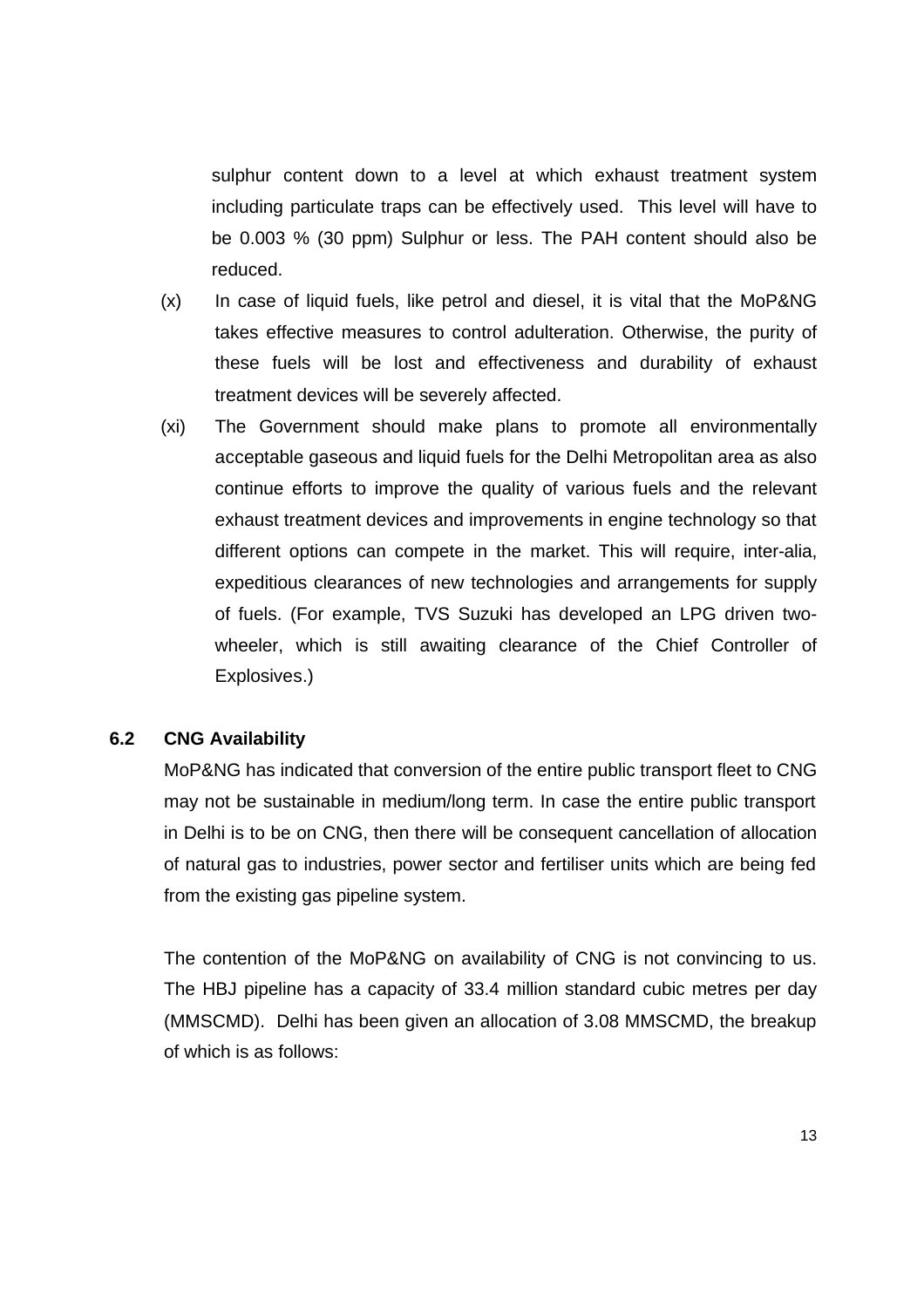| <b>Power Sector</b> | $\therefore$ 2.60 MMSCMD                                  |
|---------------------|-----------------------------------------------------------|
| <b>Others</b>       | $\therefore$ 0.48 MMSCMD (0.15 MMSCMD for transport; 0.33 |
|                     | MMSCMD for households)                                    |

There is no shortage of gas as such but an enhanced and adequate allocation for Delhi / transport sector is needed to protect public health and environment. This allocation should keep pace with the demand.

The Supreme Court has intervened earlier to allocate the supply of natural gas to the Mathura Refinery and industries located in the Taj Trapezium Zone in order to protect the Taj Mahal from the effects of air pollution (M C Mehta vs Union of India and Others, Writ Petition (Civil) No. 13381 of 1984, Justices Kuldip Singh and Faizuddin). As fertiliser and power plants have provisions for alternate fuel, the allocation for transport can be increased by reducing the allocation for households, power plants and fertilisers till additional supply becomes available. This will not make any material difference to these sectors.

# **6.3 CNG distribution infrastructure**

The current infrastructure for CNG distribution to the city's transport sector is, however, proving to be a constraint because of:

- (a) Lack of compression capacity at the gas refuelling stations;
- (b) Poor distribution of refuelling stations across the city; and,
- (c) Holding back on investments till build-up of demand leading to inadequate infrastructure and consequent long queues.

The IGL has assured EPCA that all its 44 daughter stations as on April 2001 will be converted to daughter-booster stations by August 2001. Moreover, the company plans to expand the number of stations to 90 by March 2002 each with adequate compression capacity as follows: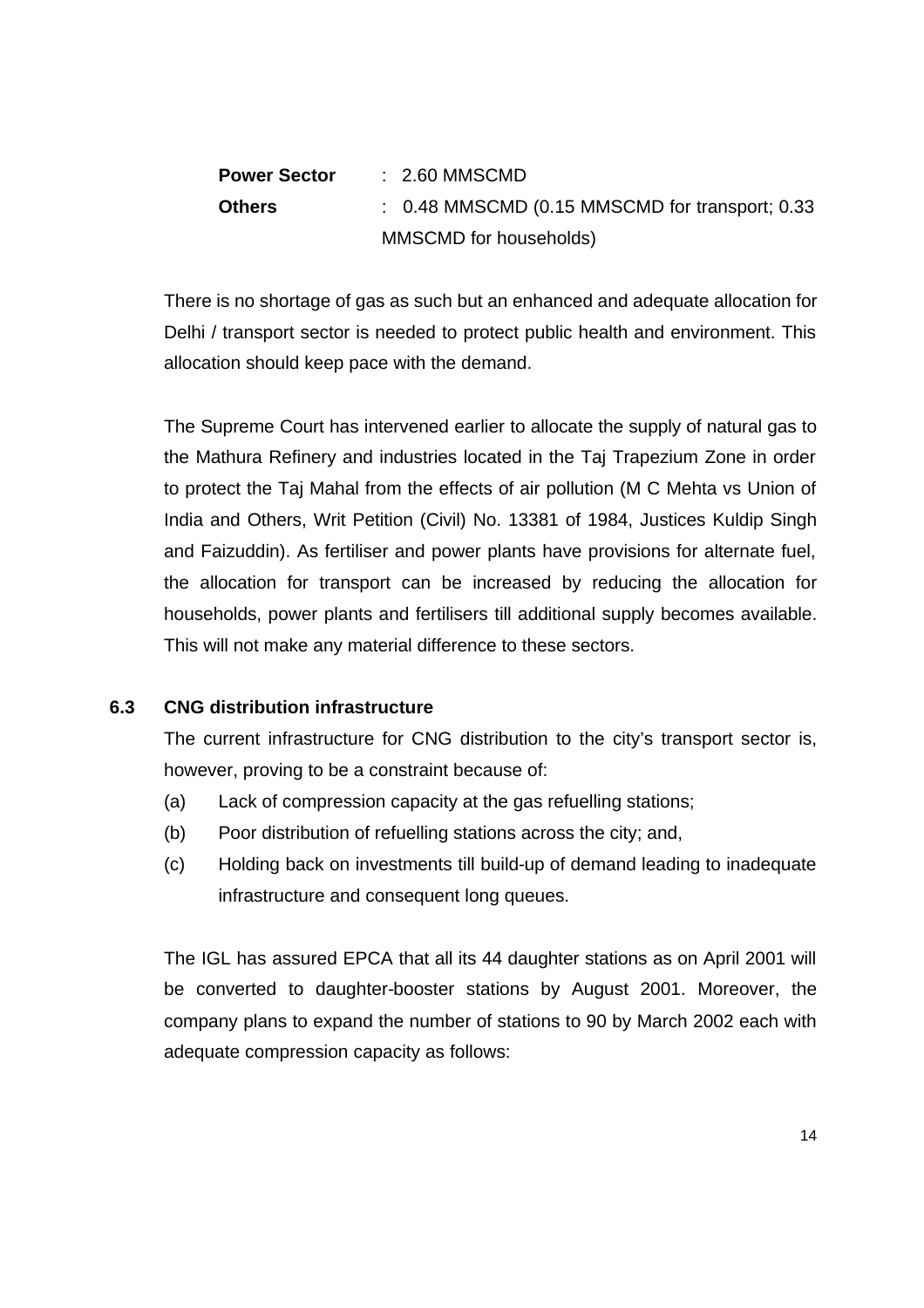#### **Status as on April 2001**

| <b>Zone/Stations</b> | <b>East</b>    | <b>West</b>    | <b>North</b>   | <b>South</b>   | <b>Centra</b>  | <b>Total</b> |
|----------------------|----------------|----------------|----------------|----------------|----------------|--------------|
|                      |                |                |                |                |                |              |
| Mother $-$ IGL       | $\overline{0}$ | $\overline{0}$ | $\overline{2}$ | 3              | $\Omega$       | 5            |
| Mother - DTC         | $\overline{0}$ | $\overline{0}$ | и              | $\overline{2}$ | $\overline{0}$ | 3            |
| Online               | 0              | $\overline{0}$ |                | 8              | 4              | 13           |
| Daughter             | 9              | 7              | 5              | 17             | 6              | 44           |
| Daughter-booster     | $\overline{0}$ | 1              | и              | 0              | 1              | 3            |
| <b>Total</b>         | 9              | 8              | 10             | 30             | 11             | 68           |

#### **Planned Status as on March 2002**

| <b>Zone/Station</b> | <b>East</b> | <b>West</b> | <b>North</b> | <b>South</b> | <b>Centra</b> | Total |
|---------------------|-------------|-------------|--------------|--------------|---------------|-------|
|                     |             |             |              |              |               |       |
| Mother              | 3           | 3           | 9            | 25           |               | 48    |
| Daughter-booster    | 8           | 8           | 10           | 9            |               | 42    |
| <b>Total</b>        | 11          | 11          | 19           | 34           | 15            | 90    |

It is important that these plans are implemented speedily to avoid harassment to the public of long delays in refuelling. There are very few dispensing stations and very few daughter-booster stations in East, West and North Delhi, where a large proportion of the demand exists. It is equally important that the dispensing stations are properly dispersed across the city and daughter-booster stations are provided uniformly and in larger numbers in underserved areas. The MoP&NG and IGL need to ensure that these plans are implemented by December 2001 instead of March 2002 and put in motion plans to ensure that the future CNG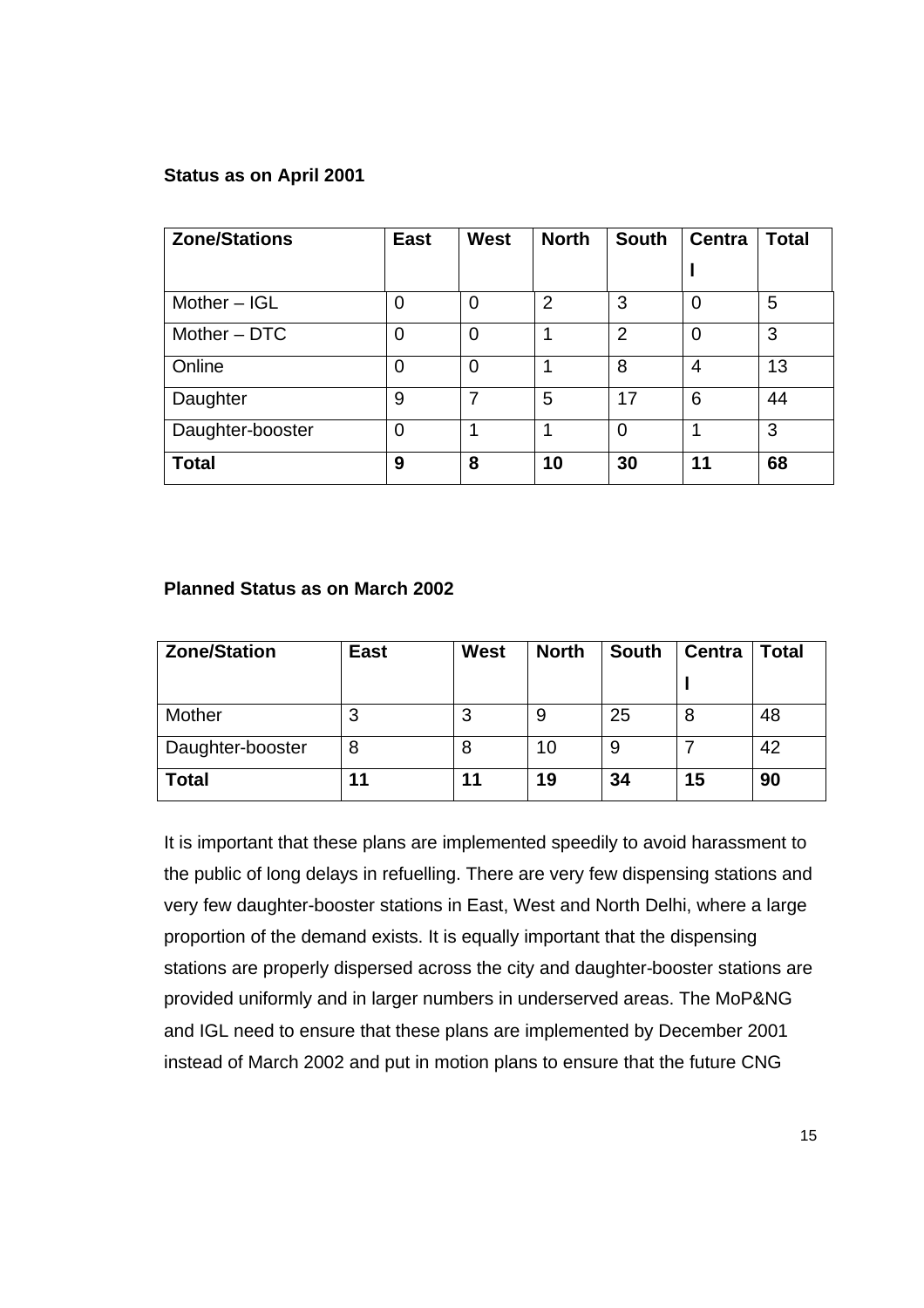distribution infrastructure stays ahead of the growing demand and takes into account turnaround time of vehicles at the dispensing stations.

#### **6.4 Security of CNG supply and storage**

MoP&NG says that there will be uncertainty in maintaining uninterrupted supply of gas in situations when gas processing plant or pipeline fails, the crucial links in the single supply chain. Disruption of gas pipelines is a remote possibility. They are designed to continue in operation at reduced capacity even if there is a failure in, say, a pumping station. Moreover, the pipeline itself stores a considerable quantity of gas. But in order to deal with emergency situations, contingency plans should be prepared by MoP&NG and IGL and implemented speedily. These plans should include:

- (a) Policy to give first priority to the city bus fleet in the event of gas supply disruption; and,
- (b) Establishment of gas storage facilities in the form of LNG to contain enough supply.

Gas storage is routinely undertaken in several cold climate countries to meet the peak demand for gas during the winter season. During off-peak periods, part of the pipeline gas is converted to liquefied natural gas (LNG), which is then stored in large tanks. The LNG is then revaporised and injected into the gas distribution system to meet peak demand. A similar facility could be considered for Delhi in case of a long interruption in gas supply. MoP&NG and IGL may be asked to present their plan to ensure security of CNG supply and storage.

#### **6.5 Meeting the September 30, 2001 Deadline**

16 Our discussion with bus manufacturers has revealed that some of the 7,000-odd buses for which orders have been placed will not be in service by September 30, 2001. Among the reasons for delay are the non-availability of CNG cylinders and the time taken in building the bus body after the chassis has been delivered. Only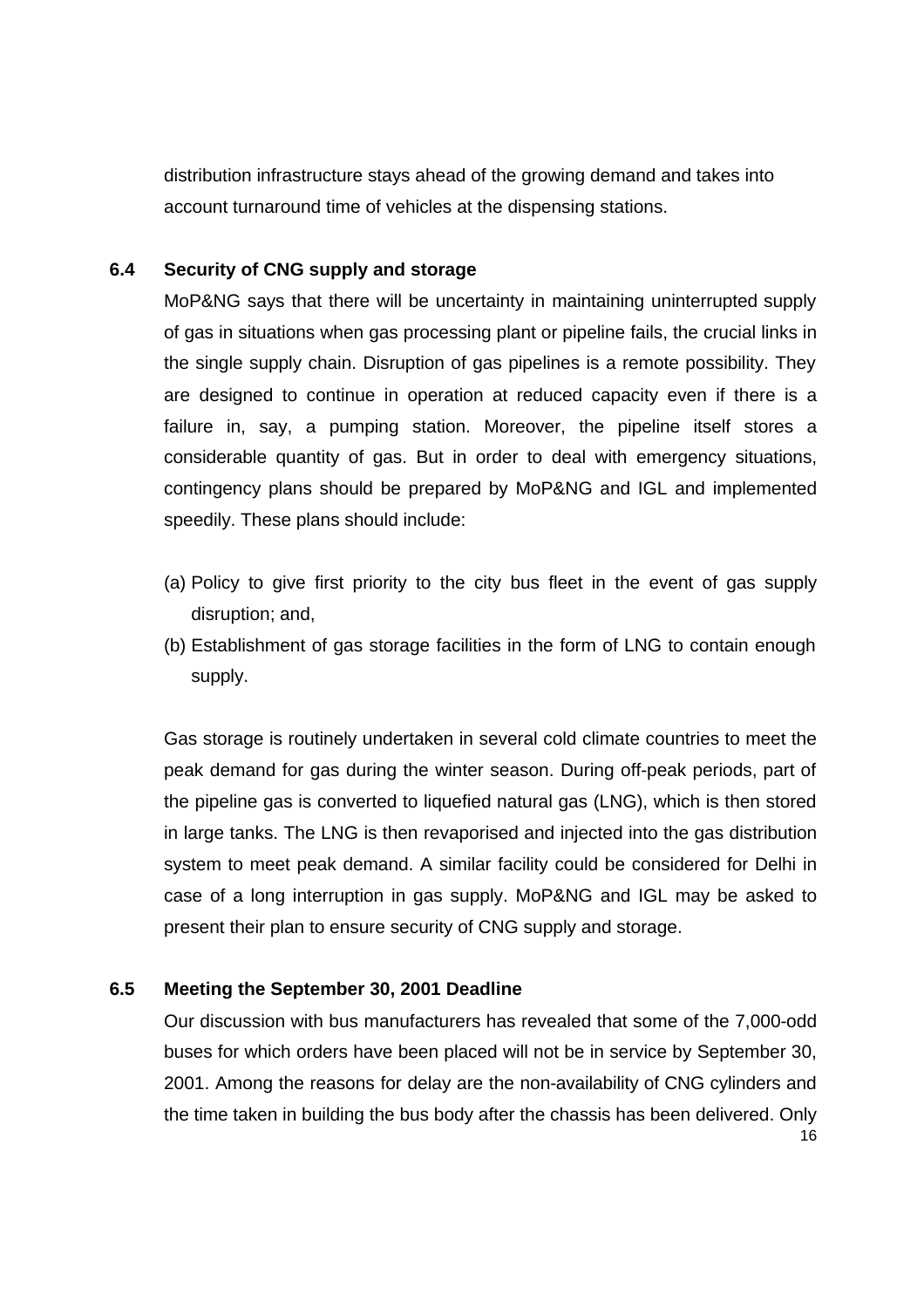a few orders have been received for retrofitting old diesel buses with new CNG engines. Some 4,000-odd buses are also awaiting conversion but the conversion agencies are having difficulties with their certification from the relevant agencies and new agencies that have applied for conversion have not been authorised.

In order to avoid disruption of public transport operations, we are unhappily constrained to recommend that existing diesel buses be allowed to operate beyond 30.9.2001 and this date may be fixed taking into account a reasonable period for delivery of chassis and 2-3 months for building of bodies. The bus manufacturers may be asked to provide their production schedule to meet the orders placed. Meanwhile, the MoP&NG and the IGL should streamline their distribution and supply and the Ministry of Road Transport and Highways, GAIL and IGL should implement the safety measures as outlined in our Report regarding Standards for CNG Vehicles and Refilling Stations. This will help to bring induction of CNG buses on road, expansion of CNG distribution infrastructure and safety measures in tandem

Beyond this extended period required for delivery of built in buses, ideally, all diesel operation of city buses should be stopped. In the interest of the commuting public, however, and in order that bus operators do not delay making payment and taking delivery of their new buses, we think there should be an adequate disincentive for any diesel operation thereafter. We recommend that the Hon'ble Supreme Court may fix a deterrent financial penalty to be taken from all bus operators who come for change in their permits to CNG beyond that date for a further period of 3 months. All diesel operation of city buses should be disallowed thereafter.

These recommendations should apply to all those operators who are obtaining new CNG buses or new CNG engines for their existing buses.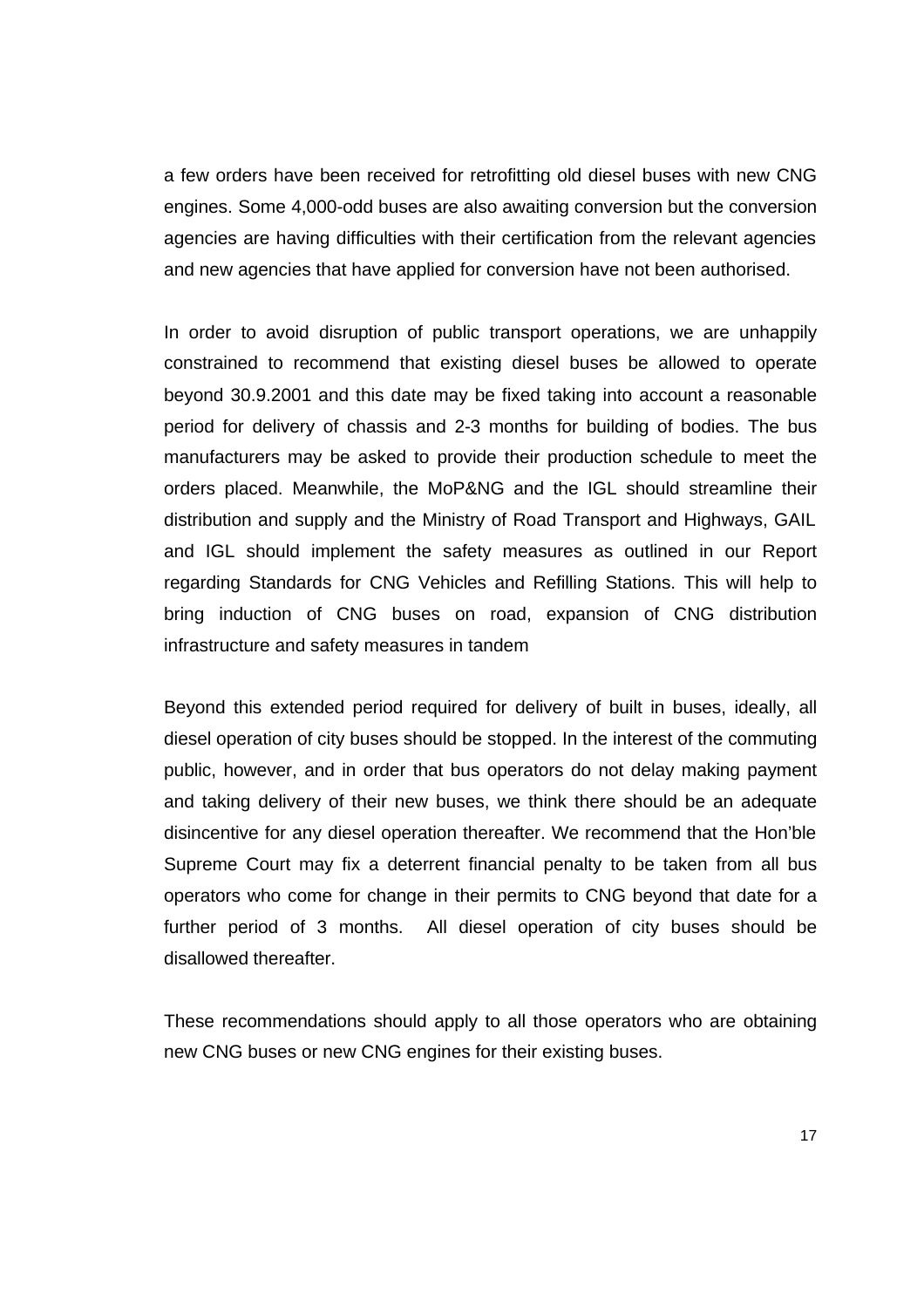#### **6.5a Converted Buses**

In regard to converted buses, where existing engines are being adapted to CNG by means of a conversion kit, we have in our report to the Hon'ble Supreme Court in regard to Standards for CNG Vehicles and Refilling Stations, expressed our reservations with the technology being used. In case it is decided, in light of our recommendation, to permit such bus operators as have booked conversion orders for CNG buses to withdraw and apply instead for retrofitment with a new CNG engine or for a new CNG bus, we would recommend a grace period of two months to accommodate the delay.

#### **6.6 Interstate and Tourist Bus Transport Operations**

CNG is not available outside Delhi and hence conversion of interstate and tourist buses to CNG poses a problem. If such buses are converted to CNG, they would not be able to move out of Delhi due to supply constraints except perhaps to the Taj Trapezium area where natural gas is available. Ideally, other State buses entering Delhi should run on CNG, or at best, on Bharat Stage II engines only. But this is not feasible because of the lack of CNG supply, and of 0.05% sulphur diesel supply till 2005 across the country, as recommended in the report of the Inter-Ministerial Task Force on Road Map for Vehicular Emissions and Auto Fuel Quality Standards submitted in March 2001. The recommendations of this report have yet to be accepted by the government. Since interstate buses would continue to ply to and through Delhi without change to CNG, an order restricting Delhi buses on interstate routes would have the effect of shifting their trade to their competitors; or, the buses would seek registration in neighbouring districts outside Delhi. Since the intention is not to affect livelihoods and trade, it is recommended that only buses, taxis and auto rickshaws plying on Stage Carriage and Chartered Carriage permits given for Delhi be covered by the CNG order. This would limit the movement of chartered buses on intercity routes on temporary permits. However, this requirement can be easily met by chartered buses on tourist permits, meant legitimately for plying interstate routes.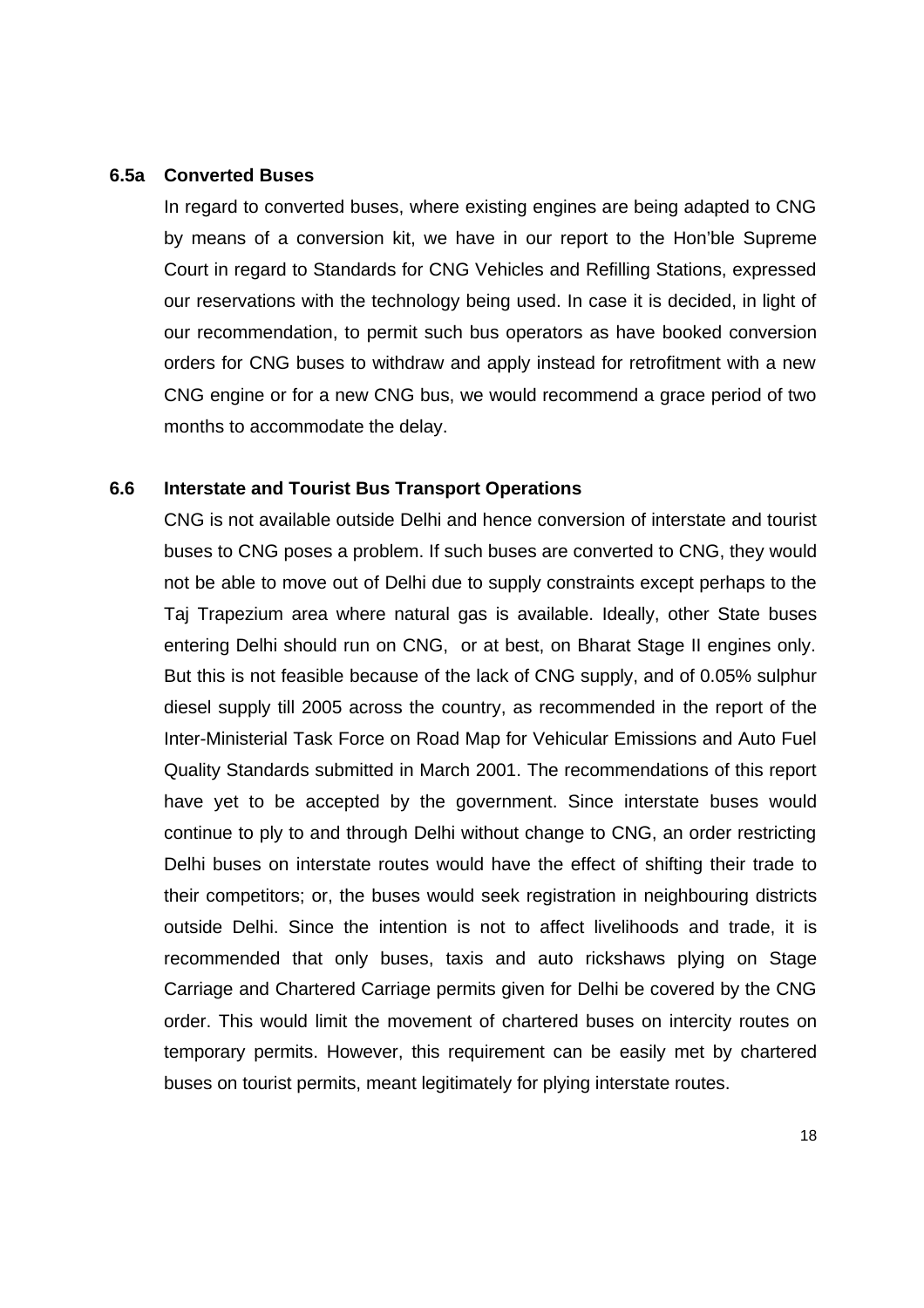In order to prevent Chartered Carriage bus operators taking advantage of this loophole, and begin converting to Tourist Permits, or obtaining Interstate Stage Carriage Permits, we would like to suggest a ceiling be put on the number of Tourist permits given by the State Transport Authority equivalent to 1.5 times the normal annual growth rate of this category over the last five years (which we think would be reasonable to take care of those who currently ply mainly on interstate routes on temporary permits).

Meantime, the government of GNCTD should implement the July 28, 1998 order of the Hon'ble Supreme Court to speedily build new Inter-State Bus Terminals (ISBTs) in the North and Southwest to avoid pollution due to entry of inter-state buses in a time bound manner. This point is strongly emphasised because the entry of inter-state buses defeats the intent of the order.

#### **6.7 Financial Incentives for Promoting the Use of CNG in Buses**

The level of technology used by conversion companies is not satisfactory either in terms of emissions or in terms of safety (see EPCA Report on Standards for CNG Vehicles and Refilling Stations). To make sure that moving to CNG provides the maximum benefits in terms of both safety and emissions, it is important to encourage bus operators to buy new OEM CNG buses (CNG buses produced by bus manufacturers) or get their old diesel buses retrofitted (that is, replacement of the old diesel engine with a new CNG engine). If converted buses are to be allowed on the road, then appropriate measures should be undertaken by the Ministry of Road Transport & Highways and the GNCTD to improve the emission norms and safety procedures and establish a periodic inspection system as outlined in our Report on Standards for CNG Conversion.

Financial incentives for bus operators will help to smoothen the transition to CNG in a manner that safe and ultra low emission vehicles can come on the road. Financial incentives for CNG buses are justifiable on the grounds that they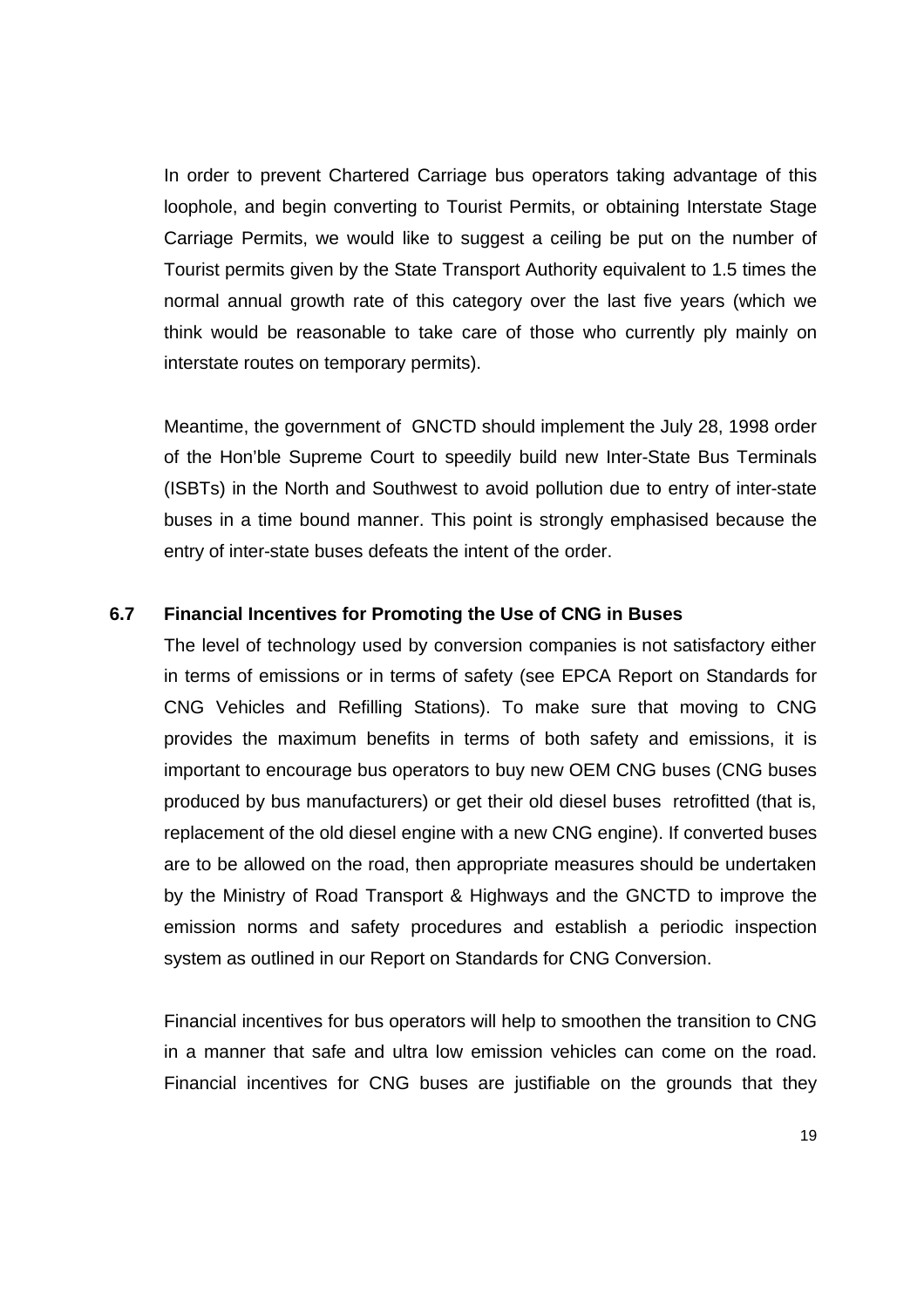provide an important public service and will greatly reduce public health costs of the transport sector.

In order to reduce the high capital cost of CNG buses and the price difference between a new diesel bus and a new CNG bus, the Central and the state governments should exempt CNG buses from excise and sales tax, respectively. While the Central government charges an excise tax of 16 % on the CNG chassis, the Delhi government charges sales tax of 12 % on both the chassis and the body. The Supreme Court order to move the city bus fleet to CNG will result in a tax windfall for the two governments. In the interest of public services and public health, exemption from excise and sales tax and provision of soft, lowinterest loan to bus owners will encourage the move to this cleaner technology. To sustain this transition, the incentives should be provided for a long enough time, which should not be less than three years.

20 We recommend that the state government tax private vehicles like cars and twowheelers to recover the subsidy given to encourage CNG buses. The existing road tax in Delhi is much lower than those in the other metros even though Delhi has more vehicles than Mumbai, Chennai and Kolkata combined. The road tax for cars and scooters in particular is very low in Delhi. Given the fact that these private vehicles occupy a disproportionate amount of space compared to the passenger trips they provide in relation to buses, their road tax should be increased. Today, buses pay a much higher road tax per km of operation than a car. Every year, some 60,000 cars and 115,000 two-wheelers get added to Delhi's pool of vehicles. Even a one-time increase of Rs 7,500 in the road tax for cars and Rs 2,000 for two-wheelers will fetch the Delhi government Rs 45 crore and Rs 23 crore, respectively – a total of Rs 68 crore every year. In this way, private vehicle owners can cross-subsidise the users of public transport who make a much better use of road space. The government can easily provide a subsidy of Rs 200-300 crore without losing its existing revenue. In addition, the price of diesel in Delhi is less than that in Chennai, Mumbai or even Noida (UP).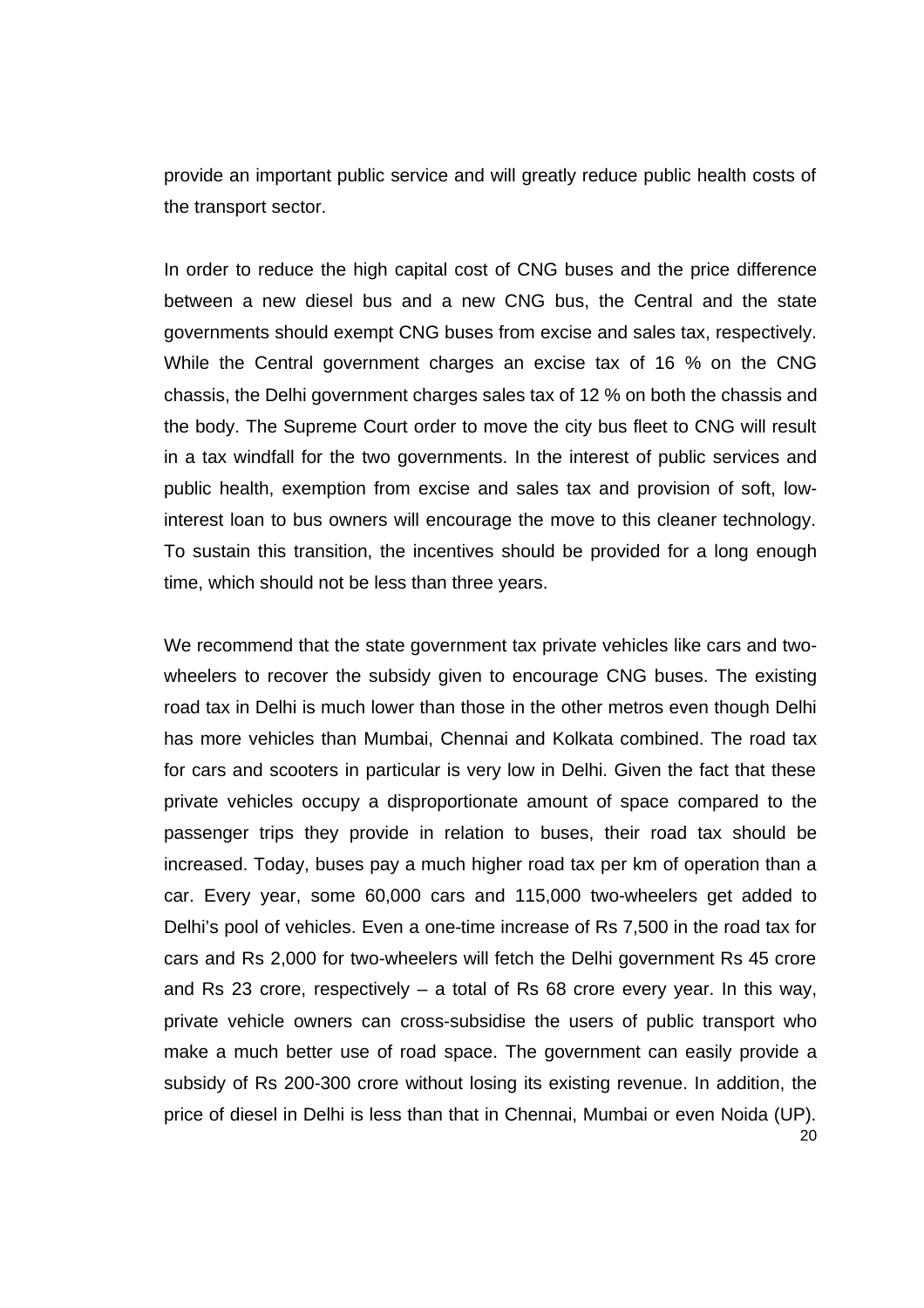An increase of Re. 1.00 tax on diesel has the potential to raise annual revenues of about Rs. 125-150 crore. In this way, the government would be implementing the Polluter Pays Principle by taxing a polluting fuel to encourage the use of an environmentally acceptable fuel.

To make sure that better CNG technology is adopted, these incentives should be provided only to new OEM or retrofitted CNG buses and not to converted buses.

# **7. 0 Recommendations**

- (i) The hydrocarbon fuels are inherently polluting and hence such fuels cannot be regarded as 'clean fuels' and totally non-injurious to health. The effort is to constantly improve the fuel and engine technology of automobiles to reduce the effect. However, among these fuels, CNG, LPG and Propane can be regarded as environmentally acceptable fuels in the NCT of Delhi as explained in the preceding paragraphs.
- (ii) To get better emission control in petrol-driven vehicles, it is necessary to improve fuel quality, as explained in preceding paragraphs, use catalytic convertors and ensure that fuel is not adulterated.
- (iii) In view of the special measures needed for pollution control in the NCT of Delhi, low sulphur diesel with 0.05 % (500 ppm ) sulphur cannot be regarded as an environmentally acceptable fuel.
- (iv) In the context of NCT of Delhi, there is need to bring public passenger transport (city buses, autos, taxis) as early as possible on CNG. For vehicles which cannot be converted to CNG for practical reasons, 0.05 percent sulphur diesel may be permitted as a Transitional Fuel for a limited period of time to be kept as short as possible for public health reasons.
- (v) Ultra-low sulphur diesel (with 0.001 % sulphur) and low PAH content in combination with Continuously Regenerating Traps (CRT) and catalytic convertors can be regarded as environmentally acceptable fuel in the NCT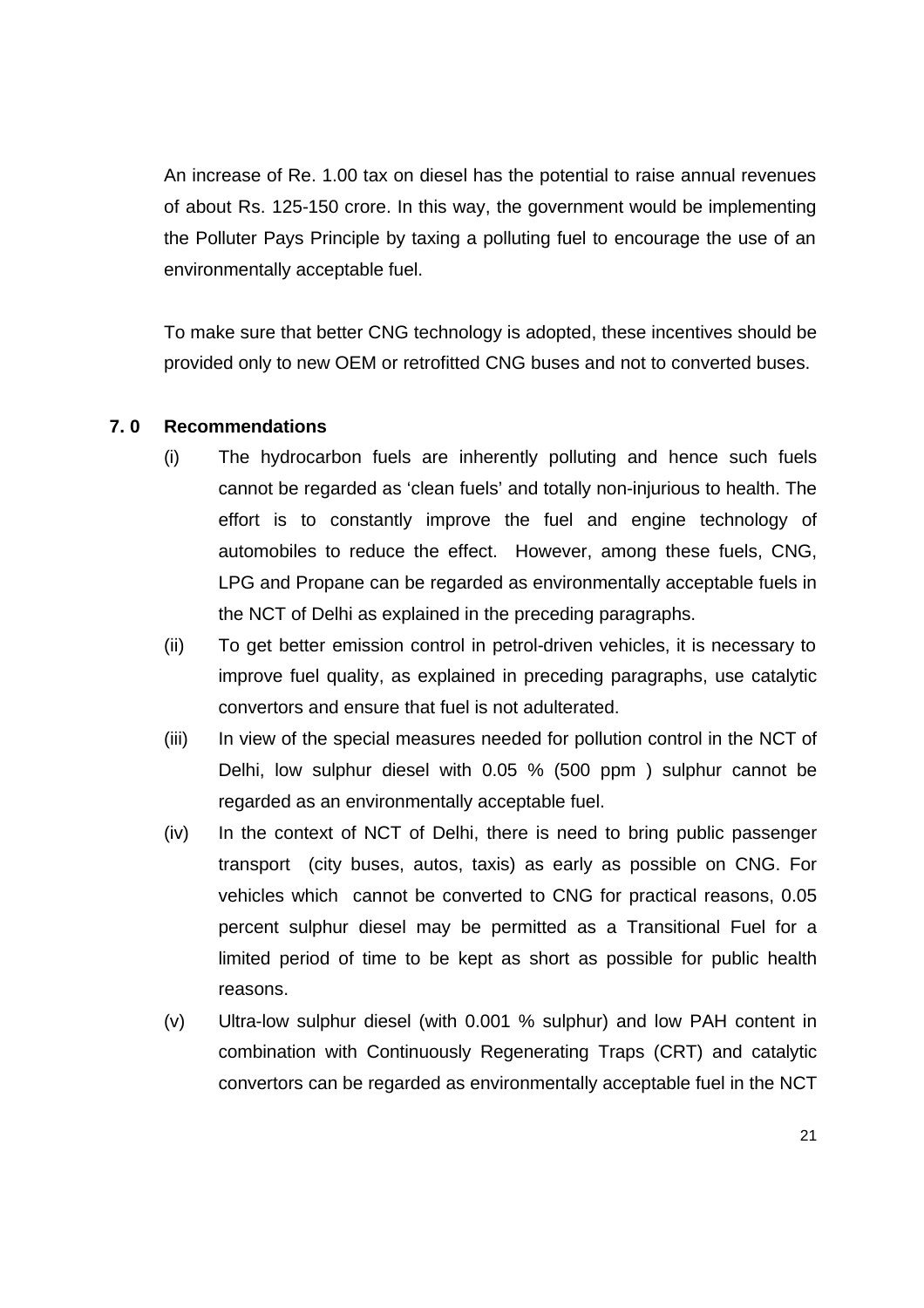of Delhi provided it does not get adulterated with low quality diesel or other adulterants. However, it is not available.

- (vi) The government should make plans to promote all environmentally acceptable fuels for the NCR as also plans to improve quality of other fuels with the relevant exhaust treatment devices and engine technology so that different options can compete in the market. This should be coordinated by the Ministry of Environment and Forests along with the concerned ministries i.e. Ministry of Road Transport & Highways, Ministry of Petroleum & Natural Gas and Chief Controller of Explosives.
- (vii) MoP&NG should provide an adequate and enhanced allocation of natural gas for Delhi's transport sector and this allocation should keep pace with the growing demand (MoP&NG).
- (viii) Current infrastructure for CNG distribution should be strengthened and increased from its total 71 dispensing stations including 38 daughter stations, as on July 2001 to 90 dispensing stations by December 2001, all consisting of mother/on-line stations and daughter-booster stations, with a proper distribution across the city. IGL should ensure gas pressure of more than 200 bars in all the CNG stations. (MoP&NG and IGL).
- (ix) Plans for future distribution infrastructure should be set into motion to ensure that it stays ahead of the growing demand and takes into account turn around time of vehicles at the dispensing stations (MoP&NG and IGL).
- (x) As taxis and autos are on dual fuel mode, contingency plans to deal with the eventuality of disruption in gas supply for buses should be prepared and a plan of action should be filed in the Hon'ble Supreme Court. (MoP&NG and IGL)
- 22 (xi) The date for stopping all diesel operations by commercial passenger transport in the city may be extended beyond 30.9.2001 by the amount of time it reasonably takes for delivery of chassis and bodies. The bus manufacturers may be asked to furnish their production schedule for the orders placed. Those who still continue to ply on diesel beyond that date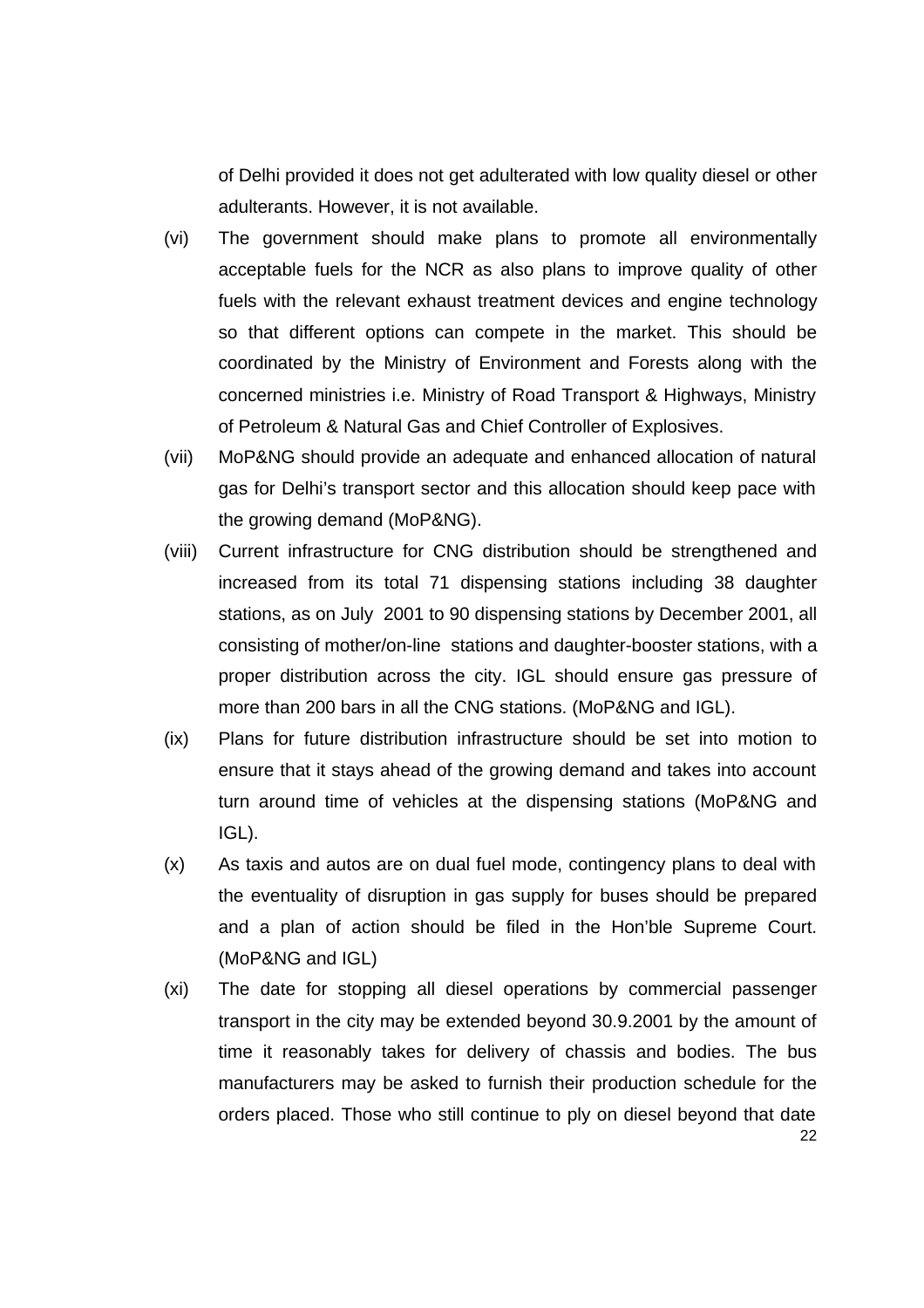may be allowed to do so, for a further period of 3 months, in the interest of the commuting public, but should be fined heavily and punitively. (GNCTD)

- (xii) Buses, taxis and auto rickshaws plying on Stage Carriage and Chartered Carriage permits given for Delhi be covered by the CNG order. This would limit the movement of chartered buses on intercity routes on temporary permits. This requirement can be met by chartered buses on tourist permits, meant legitimately for plying interstate routes (GNCTD).
- (xiii) In order to prevent Chartered Carriage bus operators taking advantage of this loophole, and begin converting to Tourist Permits, or obtaining Interstate Stage Carriage Permits, a ceiling be put on the number of Tourist permits given by the STA, equivalent to 1.5 times the normal annual growth rate of this category for the last five years (which we think would be reasonable to take care of those who currently ply mainly on interstate routes on temporary permits) (GNCTD).
- (xiv) The government of GNCTD should implement the July 28, 1998 order of the Hon'ble Supreme Court to speedily build new Inter-State Bus Terminals (ISBTs) in the North and Southwest to avoid pollution due to entry of inter-state buses in a time bound manner. This point is strongly emphasised because the entry of inter-state buses defeats the intent of the order (GNCTD).
- (xv) Financial incentives should be provided to bus operators purchasing new OEM and retrofitted CNG buses in the form of sales tax and excise tax exemption and low-interest loans with the subsidies ideally recovered from enhanced road taxes on private vehicles like cars and scooters and tax on diesel (Ministry of Finance, Govt. of India and GNCTD).
- (xvi) An integrated plan to achieve clean air, which includes a comprehensive plan of action for controlling vehicular pollution whose components are described in para 5 above should be prepared within a defined period of time and adopted. The Ministry of Environment and Forests should co-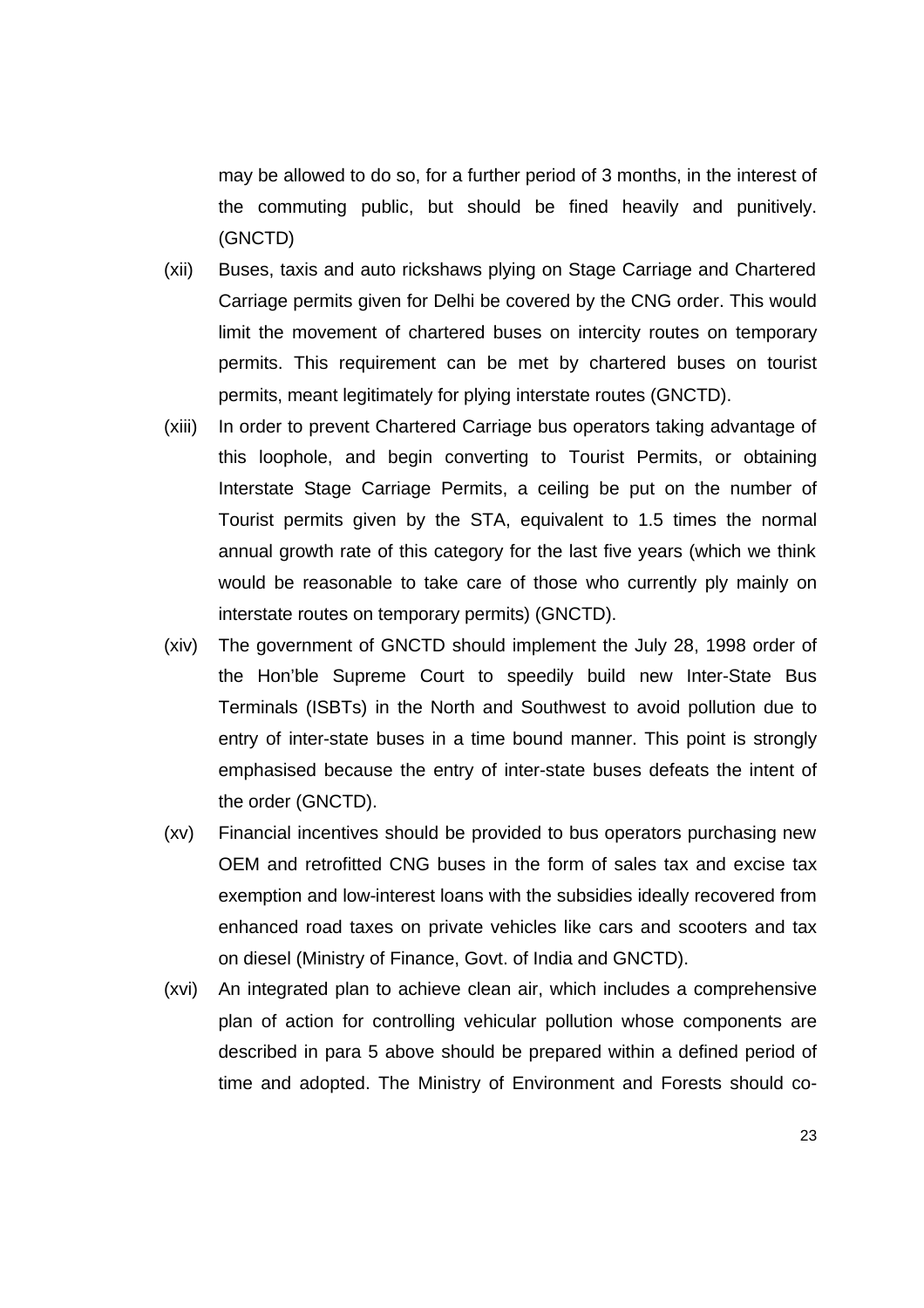ordinate this effort along with concerned Central Ministries and with GNCTD.

\*\*\*\*\*\*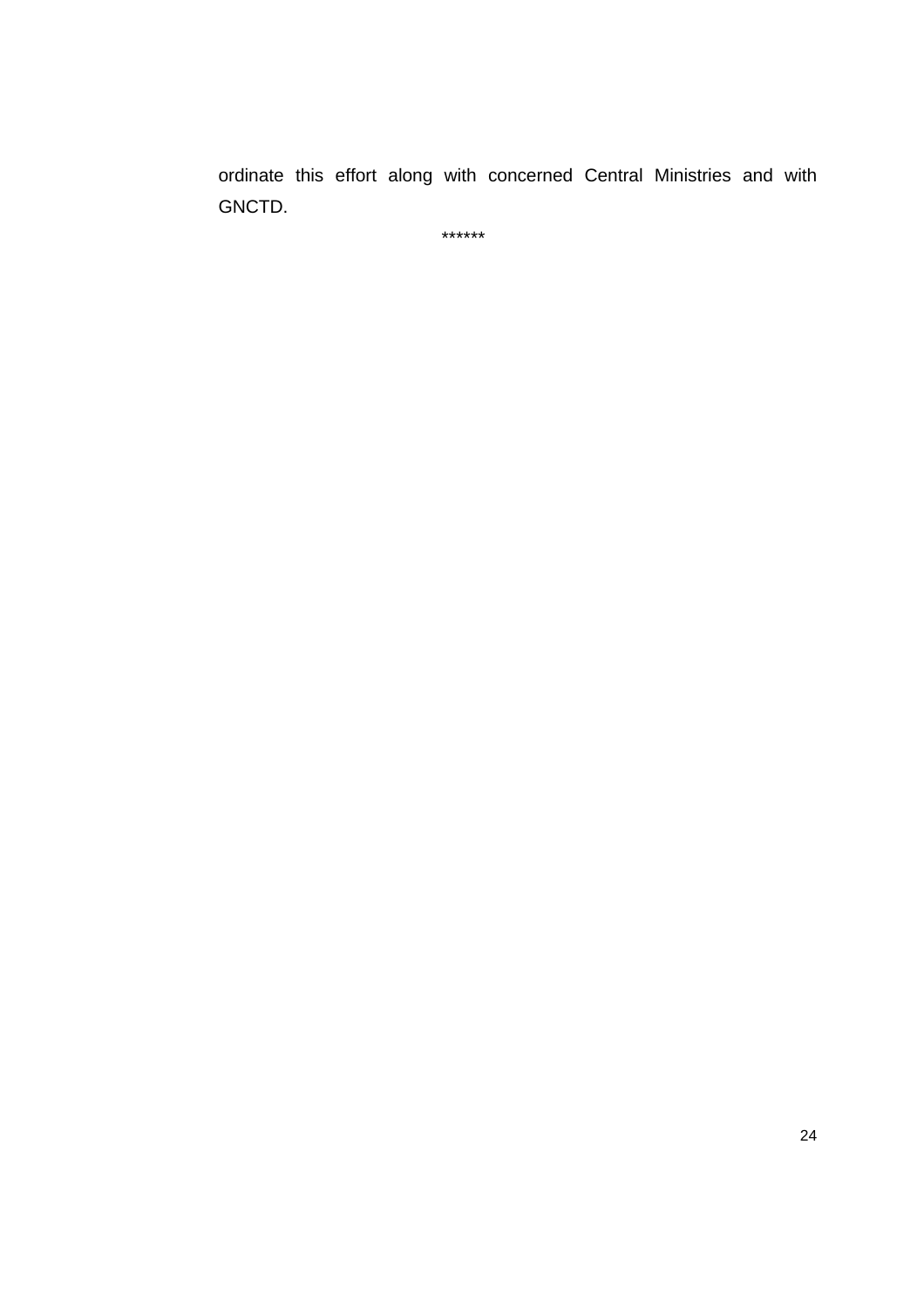#### **Annexure I**

#### **SUMMARY OF REPRESENTATIONS**

#### **A. Ministry of Petroleum and Natural Gas (MoP&NG)**

The MoP&NG has brought forward the following points for consideration of the Authority:

- i. The CNG Stations, set up as per the Initial demand forecasts, are well equipped to meet the demand of the CNG buses that are already plying. The existing stations will be strengthened and additional stations will be put up to meet the future demand of the city buses adequately. The queuing of vehicles at the CNG stations is mainly on account of autos, whose demand of CNG has welled because of pricing advantage, and not necessarily under the orders of Hon'ble Supreme Court.
- ii. As a matter of policy, in our country European model of vehicular emission standards and auto fuel specifications has been followed. The European model has been endorsed by the Supreme Court also in its various orders. As per this, the auto fuel that matches the engine technology to give specified emission needs to be considered.
- iii. In the developed world (Europe, North America etc.) and elsewhere, vehicular emission standards and auto fuel quality necessary to meet the standards alone are prescribed, giving choice to the manufacturers, owners and operators of motor vehicles to choose the vehicle type and the fuel. As per information available, no city in the world has converted its entire public transport fleet to CNG mode.
- iv. As per the suggestions of the EPCA in its  $9<sup>th</sup>$  report, an inter-Ministerial Task Force, has prepared a road map for extension/adoption of Euro-II/Euro-III equivalent emission norms. After examining all aspects of the subject, the Task Force has recommended the road map, which is now under consideration of the Government.
- v. Because of higher initial and the subsequent maintenance costs of CNG vehicles, its lower energy efficiency compared to diesel, noncompetitiveness vis-à-vis liquid fuels in the market determined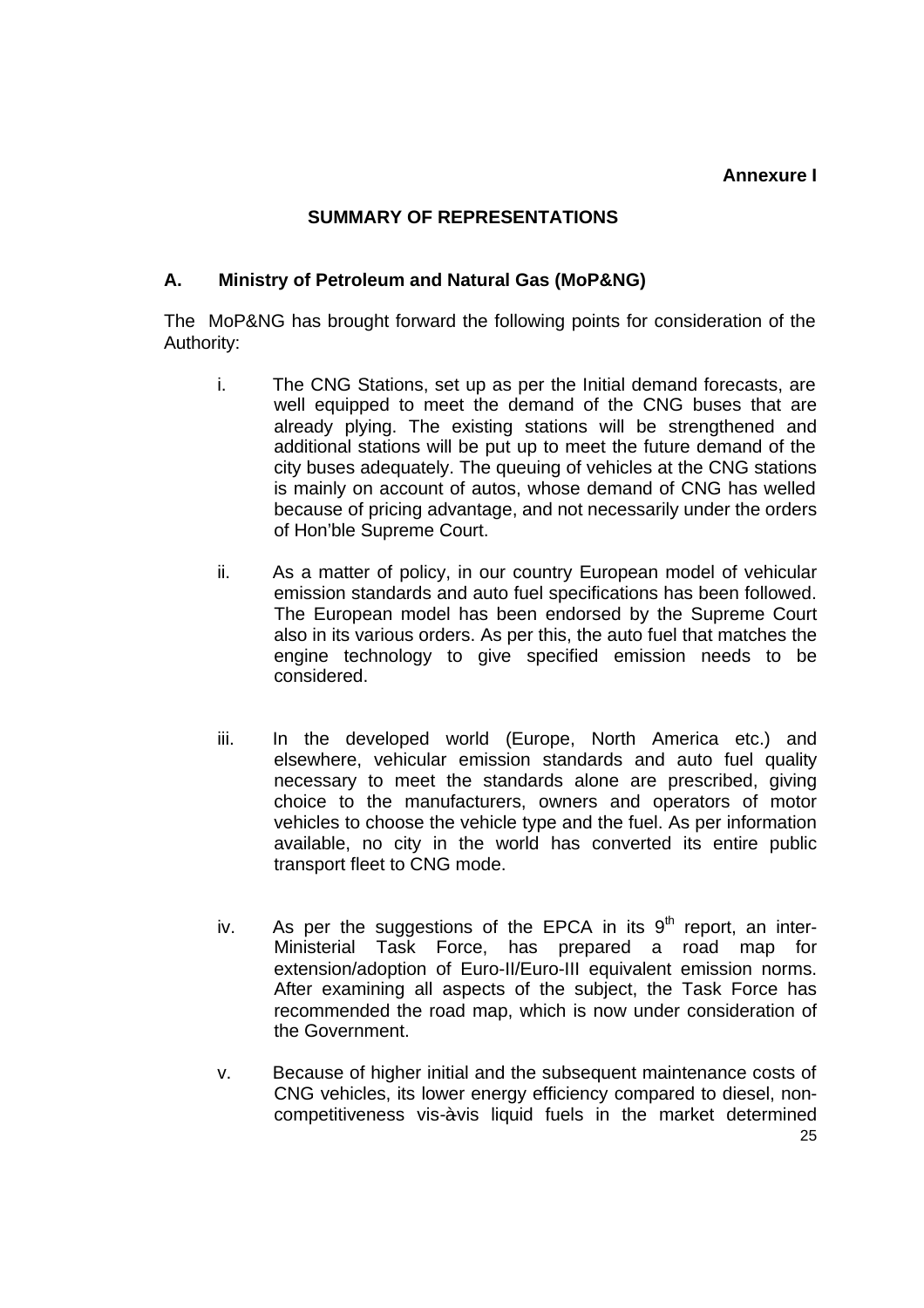pricing scenario, higher cost of distribution and dispensing, higher safety requirement and the uncertainties in maintaining uninterrupted supply in situations of breakdowns of the gas processing facilities or the pipeline, CNG as the only fuel for city public transport fleet may not be sustainable in the medium/long term. Further, the success of retrofitment is not proven and there are problems reported in retrofitment of CNG kits in old diesel buses, in other countries.

- vi. Vide Supreme Coot order of July, 1998, taxis and autos were directed to be converted to clean fuels. Unleaded petrol with low benzene has been accepted as clean fuel. However, Supreme Court order of 26.3.2001 makes it mandatory to convert taxis and autos to CNG mode, which will put extra pressure on the CNG service stations.
- vii. If the conversion of vehicles to CNG modes as per the present trend continues, as per the assessment of MoP&NG, the requirement of CNG in Delhi may be as high as 2 MMSCMD by June 2002 so as to cater to the needs of 232000 vehicles, including 12000 buses, 150000 light transport vehicles and 70000 private cars. The total requirement of CNG for these vehicles will be around 12 times from the existing allocation made to Delhi for transportation sector. This additional supply of CNG will require major improvements in system including upgradation of existing gas pipeline system from Hazira to Dadri and Delhi. If the entire requirement of public transport in Delhi is to be met by CNG, then there will be a consequent cancellation of allocation of natural gas to other sectors including power and fertiliser. Thus there will be a serious impact on other projects, which provide power and fertilizer to Northern India.
- viii. The position in regard to the technology of on-road diesel vehicles and diesel quality in Delhi at the time of passing of Supreme Court order on CNG in July, 1998, has changed substantially. Now, Euro-II equivalent diesel is available and Euro-II equivalent emission compliant buses can be supplied by the auto industry. Conversion of the existing fleet to Euro-II emission compliant fleet would mean taking a jump from pre-Euro to the second phase of Euro technology i.e. a jump of more than two technologies. The costbenefit of allowing Bharat Stage-II emission compliant transport diesel vehicles in Delhi has not been considered as yet. The same needs to be considered.
- ix. Conversion of the existing bus fleet to Bharat Stage-II emission compliant fleet alone will reduce the particulate emission by over 80% as compared to pre EURO norms. In case of CNG vehicles, the reduction will be around 93.7%. Therefore the combination can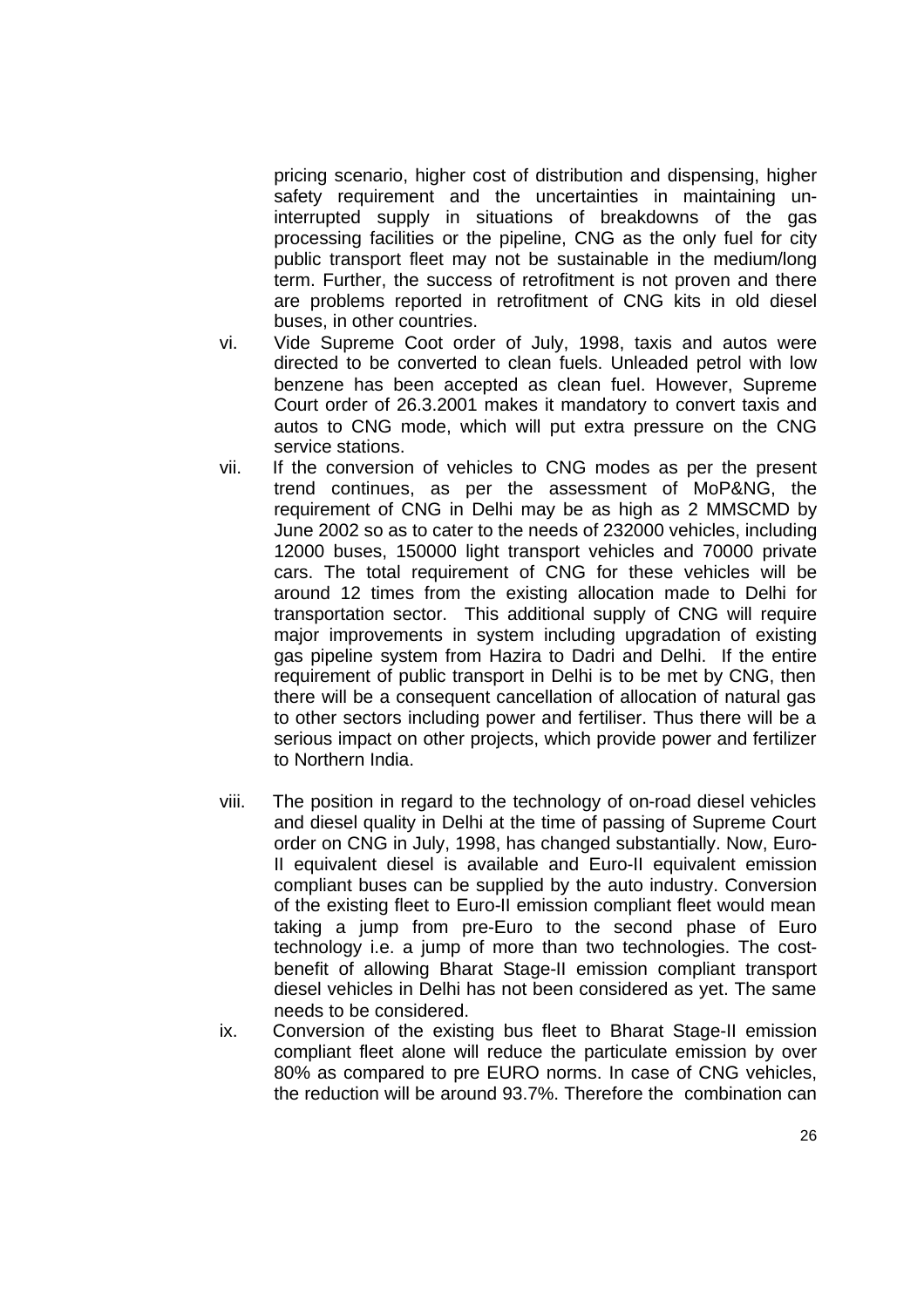bring the particulate matter in Delhi ambient air within the safe prescribed limits.

- x. As we are at Euro-II engine technology level presently, in the absence of the engine technologies matching 50 ppm or 10 ppm sulphur diesel, its use will not be cost effective and implementable at this stage.
- xi. Conversion of the existing bus fleet to a mixed fleet of CNG and Bharat stage II compliant diesel buses could reduce particulate emissions by 85% to 90%. Such a mixed fleet option may be more reliable, sustainable and in line with the international practice. Once this change has been effected, an impact assessment study of the change should form the basis of considering action for further improvement.

On May 4, 2001, MoP&NG filed additional submissions, which are as follows:

- i. That unleaded and low benzene petrol combined with new auto engine and Bharat Stage-II compliant four wheeler engine meets the requirement of the Order dated 26.03.2001 of Hon'ble Supreme Court;
- ii. That 0.05% max. sulphur diesel in combination with Bharat Stage-II engine technology meets the requirement of order dated 26.03.2001 of Hon'ble Supreme Court
- iii. Bharat Stage-I emission compliant taxis which have been registered during the period 01.06.1999 to 31.03.2000 and the Bharat Stage-II emission compliant taxis registered after 01.04.2000, in terms of the Order dated 29<sup>th</sup> April, 1999 (as modified by the Order dated  $13<sup>th</sup>$  May, 1999), do not need conversion to CNG mode;
- iv. That Bharat Stage-II emission compliant taxis can continue to be registered in terms of Order dated  $29<sup>th</sup>$  April, 1999 as modified by the Order dated 13<sup>th</sup> May, 1999;
- v. That old autos have the option of replacement to CNG mode or by new petrol engine;
- vi. That pre-Euro-I taxis have the option of replacement/conversion to CNG mode or by Bharat Stage-II emission compliant petrol engine; and
- vii. That the following clarifications/modifications are necessary in the direction contained in para 10 of the Hon'ble Supreme Court Order dated 26.03.2001;
	- 27 Light commercial vehicles other than autos, taxis and city buses (the categories that were covered under the Court order of 28.07.1998) have the option of conversion/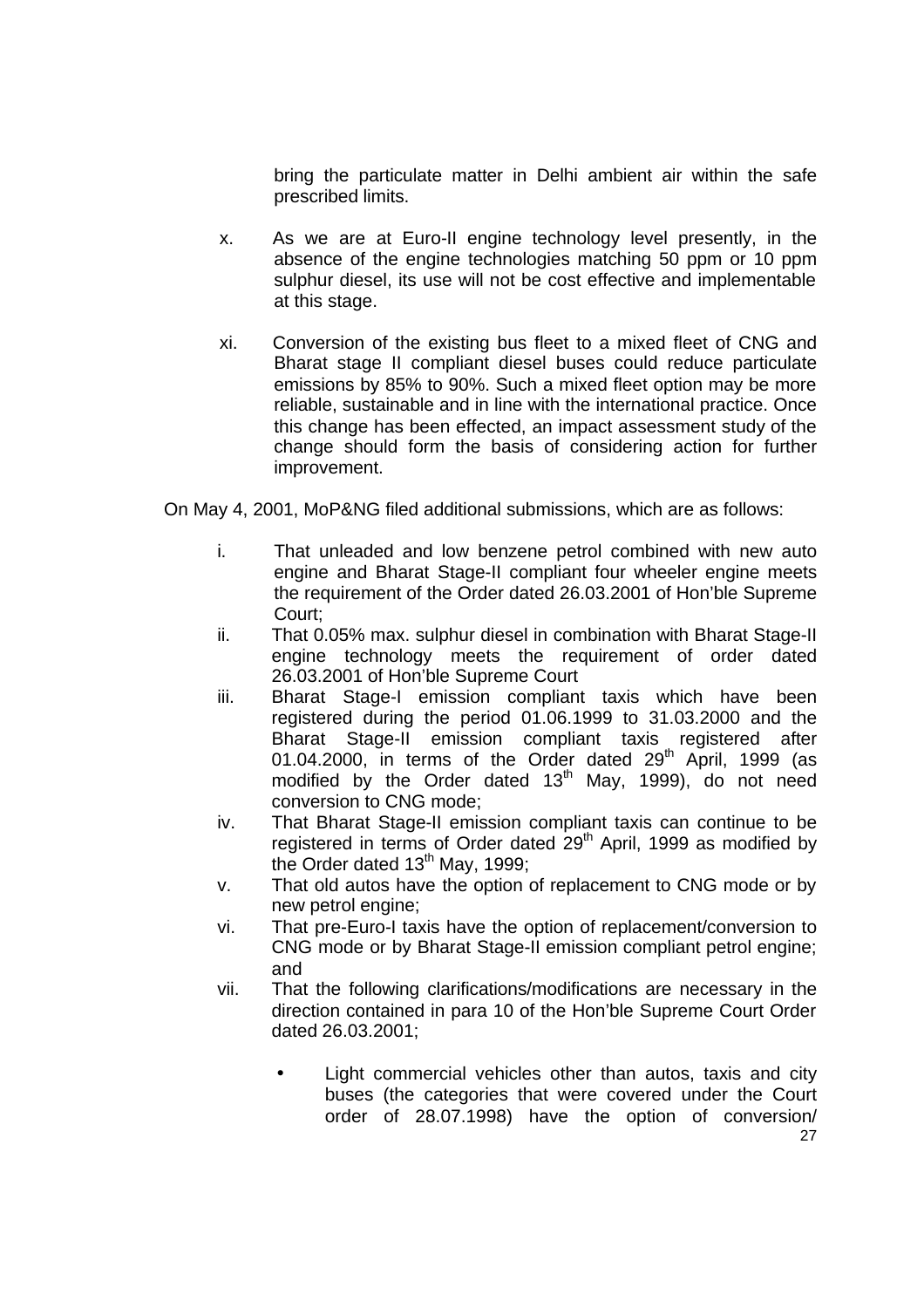replacement to CNG mode or by new Bharat Stage-II emission compliant engines;

• Heavy commercial vehicles (trucks, buses etc.) that ply on Inter-State/All India/National permits will be governed by the All India mass emission norms, prescribed by the Ministry of Road Transport & Highways from time to time.

# **B. Oil Companies**

Representatives of oil companies made a presentation on clean fuels. The salient points of their presentation are:

- i. The term Clean Fuel denotes a fuel which is required to facilitate meeting the emission norms for any given category of vehicle/engine technology;
- ii. Over the past 5 years, substantial improvements have been brought about in the quality of petrol and diesel. In regard to benzene content in petrol and sulphur content in diesel, the quality of fuel in NCR is comparable with best of the world;
- iii. The petrol & diesel being supplied in Delhi are corresponding to the requirements of the Euro-II equivalent emission technology and can be regarded as Clean Fuel;
- iv. Unleaded, low benzene petrol combined with four stroke 3-wheeler engine, gives tail pipe emissions lower by 96% (CO) and 84% (HC + Nox) when compared with old two stroke engine autos;
- v. Unleaded, low benzene petrol combined with Euro-II technology in passenger cars will also give substantial reduction in emission over the old vehicles;
- vi. 500 ppm sulphur diesel combined with Euro-II technology reduces the particulate emissions by more than 80% over the on-road vehicles of old technology; and
- vii. Oil companies remain committed to supply quality fuels to the customer to meet the laid down emission standards.

*The oil companies were of the opinion that unleaded, low benzene petrol being supplied in Delhi is Clean Petrol as has also been observed by Hon'ble Supreme Court in its Order dated 26th March, 2001. Also, 500 ppm sulphur diesel meeting Euro-II requirement as presently being supplied in NCT is also Clean Diesel Fuel.*

#### **C. Society for Indian Automobile Manufacturers (SIAM) and bus chassis manufacturers**

i. Presently, 500 ppm (O.05%) sulphur diesel is available in NCT, Delhi. The Government has planned to supply this diesel in the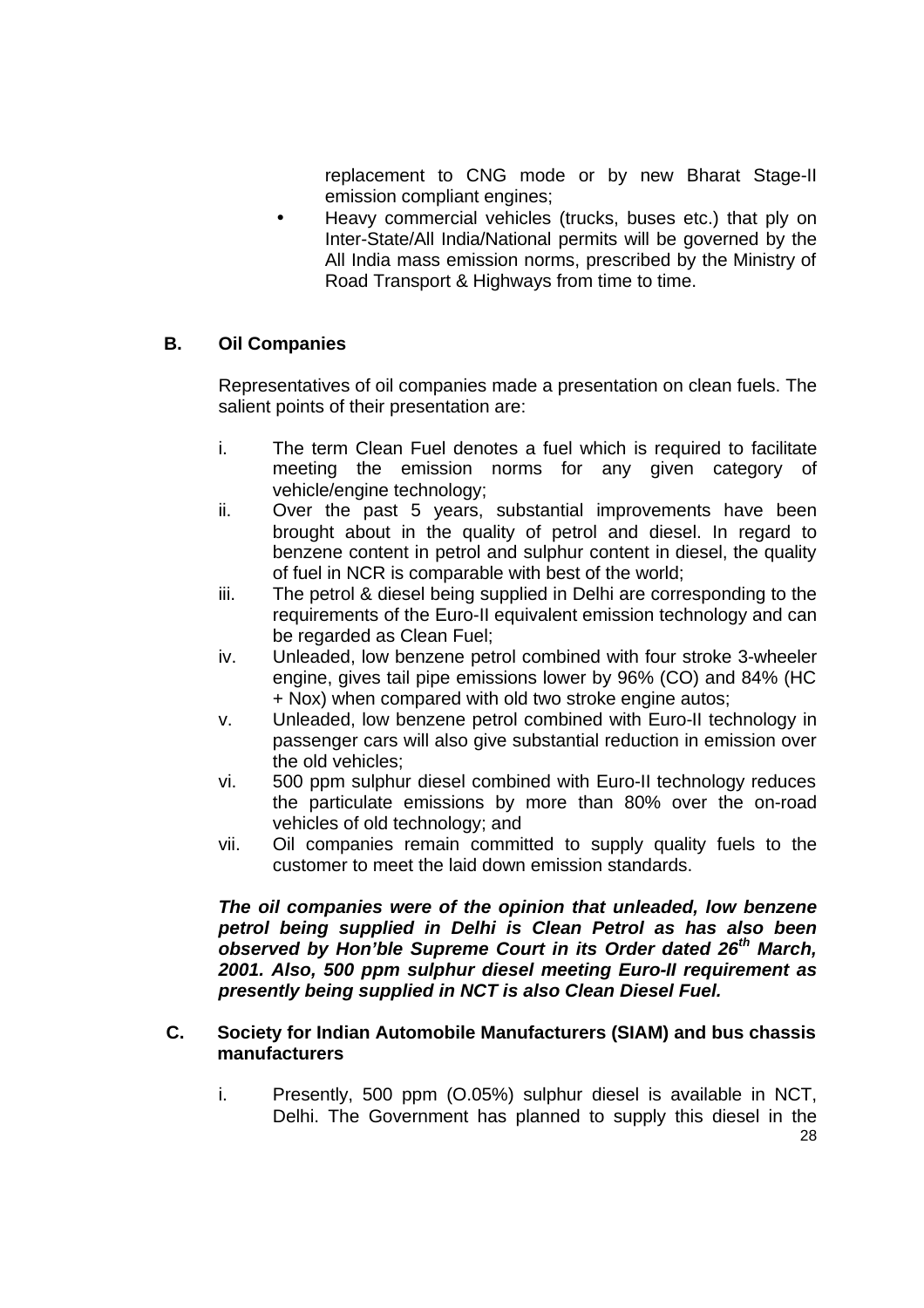entire NCR by June 30, 2001. Reduction of sulphur content in diesel from 2500 ppm to 500 ppm reduces the particulate matter emission from a vehicle (PM) by about 30%. The benefit (of a clean fuel ) is available to new as well as existing vehicles.

- ii. With impending introduction of Bharat Stage II (Euro II) emission norms to be effective from 24, October, 2001, the reduction in PM emission of new engine would be to the extent of 85% compared to pre-1996 engines. Further reduction of sulphur from existing 500 ppm to 10 ppm will reduce the PM by another 10%. This will reduce the PM emission of a new Euro II engine to the extent of 86.5% compared to 1996 engines; and
- iii. The availability of ULSD (10 ppm) allows the fitment of particulate traps.
- iv. That the Euro II engine when runs on ultra low sulphur diesel (10 ppm sulphur) with electronic diesel control and after treatment device including particulate traps will be as good as a CNG engine in respect of PM.

#### **The SIAM was of the opinion that option of CNG and ULSD may be considered to reduce the PM emission leaving choice of technology with the manufactures.**

# **C1. Representation of Ashok Leyland**

- i. For the soot filters (particulate trap) to be effective, sulphur content in diesel should be 150 ppm.
- ii. Catalytic convertor manufacturers indicate, based on their worldwide experience that the estimated PM emission level is still likely to be higher than the CNG and pollution reduction will only be on PM and not on the other pollutants.
- iii. The combination of engine and soot filters are to be tried in Indian conditions to understand the actual pollution reduction, performance and consistency. There may be need for additional maintenance for engine and filters.
- iv. According to Ashok Leyland the Euro II chassis will cost Rs 75,000 over and above the cost of Euro I chassis. With Euro II engine and soot filters the cost will be US\$ 4000 in addition (exclusive of taxes)

# **C2 Tata Engineering**

 $20$ i. According to Tata Engineering the after treatment device manufacturer, namely M/s Engelhard of USA, has stated that their catalytic soot filters (CSF) can be used upto 350 ppm sulphur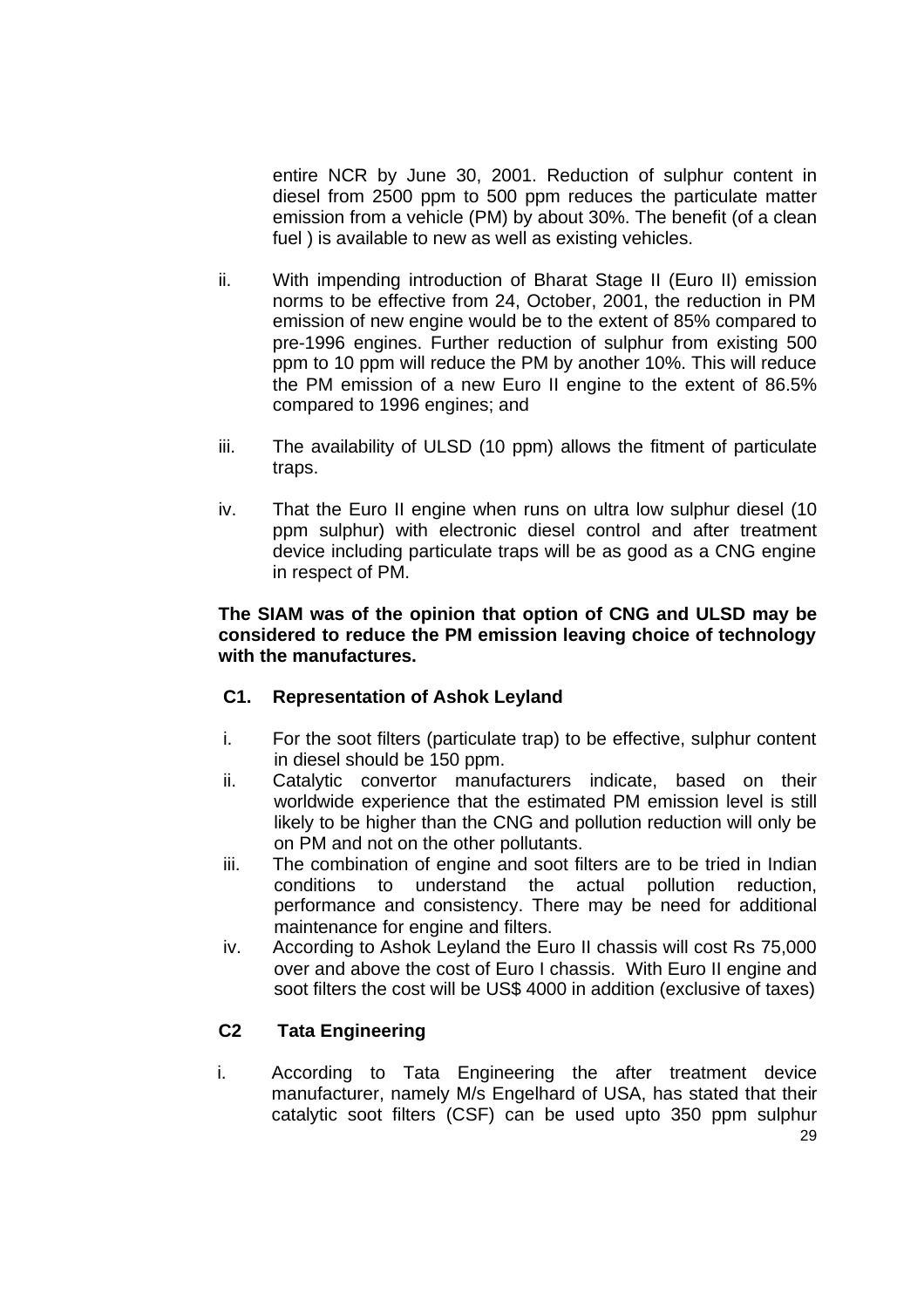diesel. However, the filter efficiency will be low at higher sulphur content and will improve substantially as the sulphur level goes down.

- ii. The CSF needs to be cleaned periodically by blowing pressurized air to remove ash deposition. In USA, the cleaning is done generally at 6 months interval but in India the cleaning may have to be done at shorter intervals of 3 months or less.
- iii. According to Tata Engineering, the current TATA CNG bus engine actually emits around 0.03 gm/kwh of PM.
- iv. Tata Engineering confirms its capability to supply diesel engine bus chassis conforming to Euro II norms but require a lead time of six months from the date of official notification of Bharat Stage II norms applicable for Delhi where 500 ppm sulphur diesel is already available.
- v. But however, the Tata Engineering Euro II bus chassis fitted with CSF filters could be produced commercially from about 2 years time from now. This is because after treatment devices have to be tailored for specific engine application, validation tests made and consistency established for filter life for Indian operating conditions.
- vi. Tata Engineering Euro II bus chassis would cost about Rs 70,000 more than the current Euro I bus chassis (exclusive of taxes). The CSF, according to M/s Englehard will cost ex USA price upwards of US\$ 3500. In addition, there would be delivery costs etc. M/s Johnson Mathey indicated for Continuously Regenerative Trap (CRT) a price of UK pounds 3000 plus delivery etc. Over and above there would be costs of engine electronics. As these are indicative figures, the final cost for the trap to be attached to a Euro II diesel engine cannot be worked out at this preliminary stage.
- vii. M/s Johnson Mathey another manufacture of soot filter has recommended that only 10 ppm sulphur fuel can be used with CRT.

On May 12, 2001, **Tata Engineering** again filed additional submissions, which are as follows:

A presentation was made on the issue of clean fuel arising out of the Hon'ble Supreme Court order, dated 26<sup>th</sup> March, 2001 and 27<sup>th</sup> April, 2001 by M/s Tata Engineering. M/s Tata Engineering submitted that diesel containing 0.05% Sulphur may be considered as "Clean fuel" for the following reasons:

a. The term "Clean fuel" originates from the Clean Air Act Amendments of 1990 enacted in the U.S.A. "Clean Alternative Fuel" has been defined in Para 'C' of the said Act under Section 241 as follows: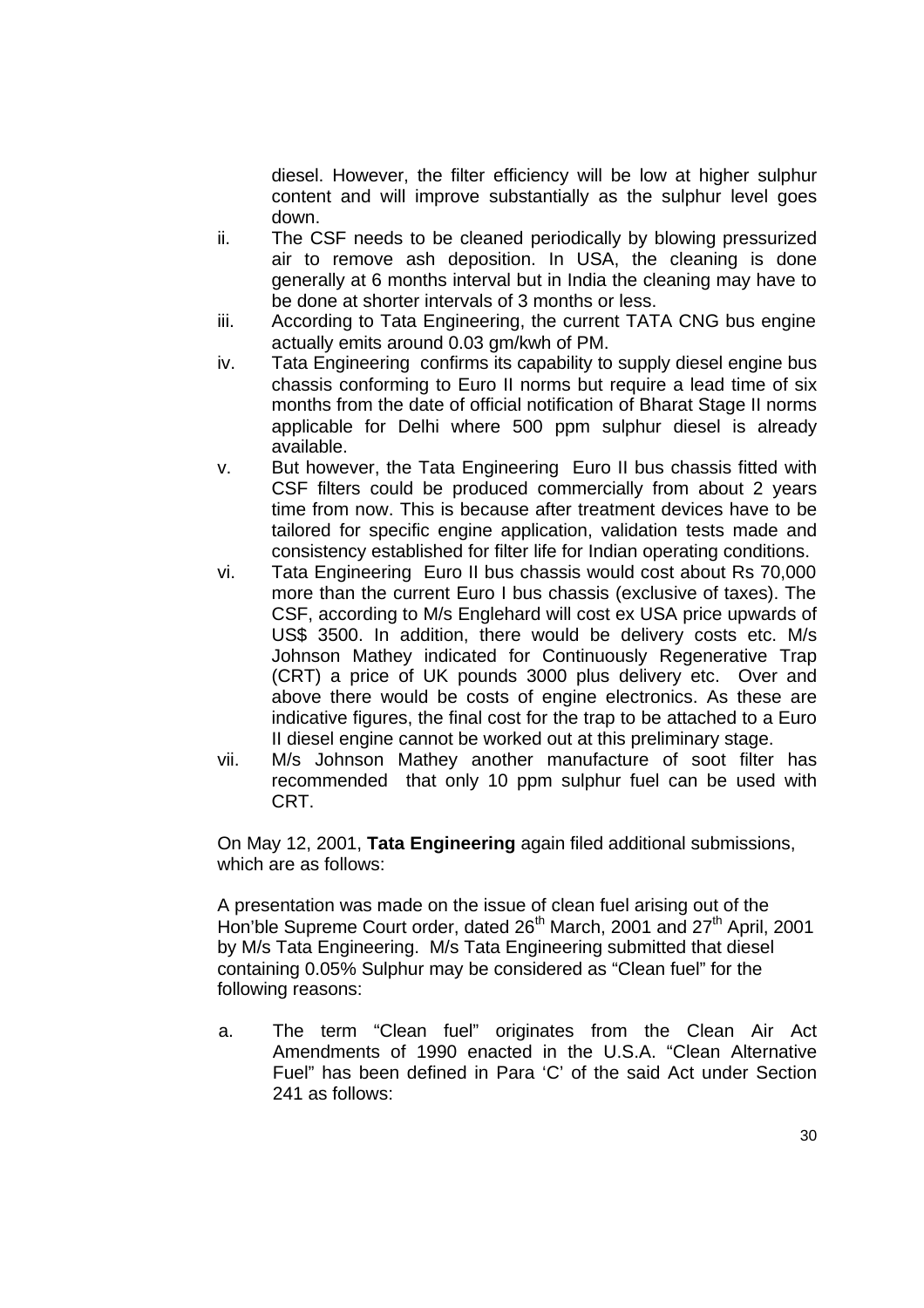"The term "clean alternative fuel" means any fuel including methanol, ethanol, or other alcohols (including any mixture thereof containing 85 percent or more by volume of such alcohol with gasoline or other fuels), reformulated gasoline, diesel, natural gas, liquefied petroleum gas, and hydrogen or power source (including electricity) used in a clean-fuel vehicle that complies with the standards and requirements applicable to such vehicles under this title when using such fuel or power source".

The U.S. Energy Information Administration/Alternative to Traditional Transportation Fuels, 1994 also defines clean alternative fuel as :

"Any fuel including methanol, ethanol, or other alcohols (including any mixture thereof containing 85 percent or more by volume of such alcohol with gasoline or other fuels), reformulated gasoline, diesel, natural gas liquefied petroleum gases, and hydrogen or power source (including electricity) used in a clean vehicle that complies with the standards and requirements of the Clean Air Act Amendments of 1990."

It is clear from a reading of both the above definitions, that "clean fuel" means any fuel, including diesel, which can be used in a vehicle in order to enable the vehicle to comply with the stringent emission standards in force.

The emission standards for heavy-duty diesel vehicles are met in U.S.A., using diesel containing 0.05% Sulphur. This was the quality of diesel fuel required in U.S.A. from 1994 onwards in order to meet the emission standards, and continues to remain the quality of diesel being used in U.S.A. even today. In fact, as per the emission norms, the quality of diesel fuel containing 0.05% sulphur will continue till the year 2004. The quality of diesel fuel will be required to be improved only from the year 2006 to meet the tighter norms, which will then be brought into force. It is, therefore, clear that as per U.S. legislation, diesel fuel containing 0.05% sulphur is regarded as a "clean fuel".

- b. It is pertinent to point out that the U.S. Emission Standards for heavy-duty diesel vehicles correspond to the Euro-II norms which have now been legislated even in India for commercial vehicles and which are to come into force in Delhi from 24<sup>th</sup> October, 2001. Tata Engineering, therefore, submits that diesel containing 0.05% Sulphur would definitely qualify as a "clean fuel", as the same is regarded under U.S. legislation as a "clean fuel" even today.
- c. It is pertinent to point out in this context that the quality of diesel has improved in the NCR dramatically in recent times, as a result of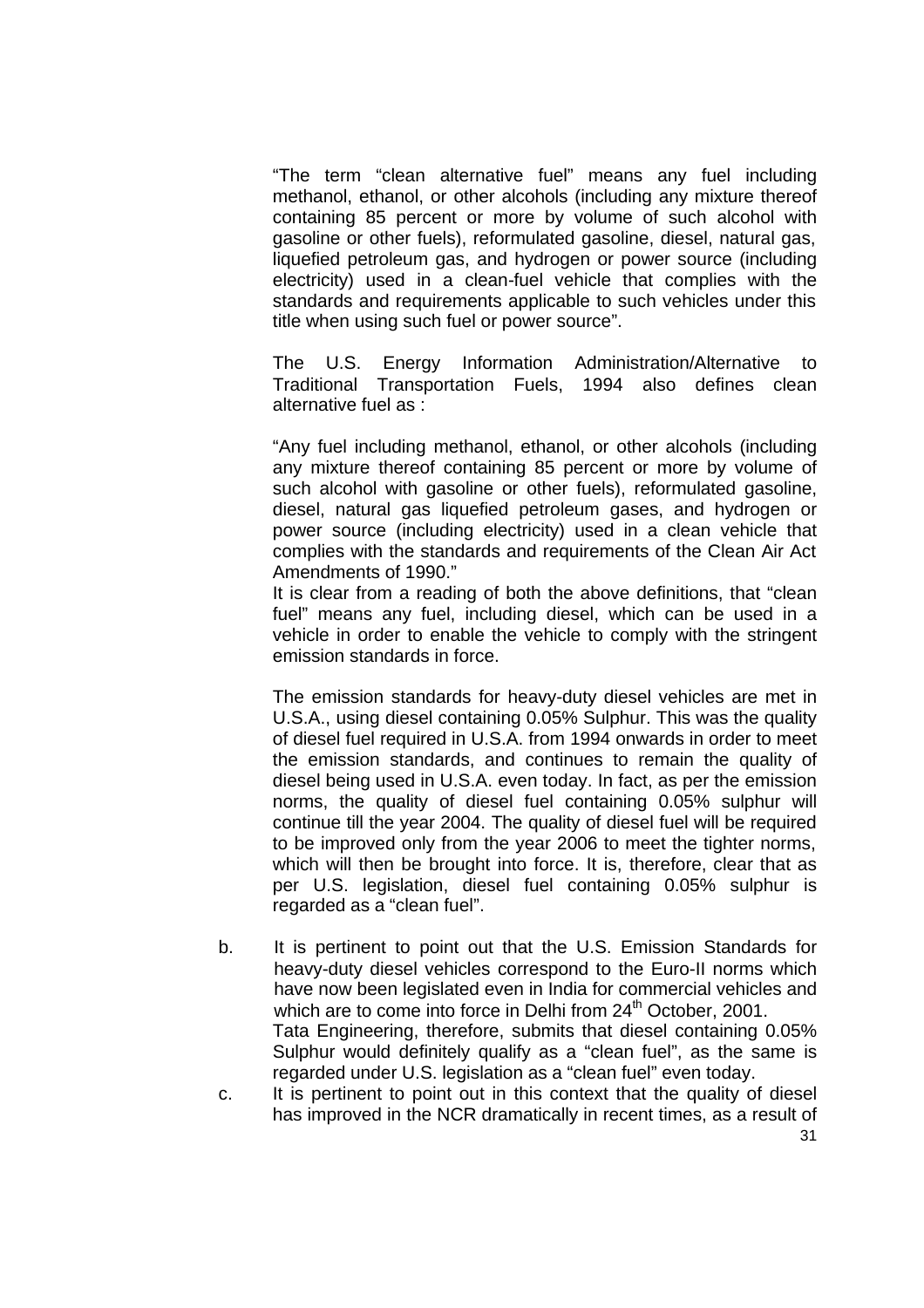the various Orders passed by the Hon'ble Supreme Court of India in this regard. As recently as  $31<sup>st</sup>$  March 1996, the diesel used in the NCR contained 1.0% (10,000 ppm) Sulphur content. This was reduced to  $0.5\%$  Sulphur content from  $1<sup>st</sup>$  April 1996, which was improved further from 1<sup>st</sup> April 1998 in the NCT to 0.25% Sulphur. From  $1<sup>st</sup>$  April 2000, gradually, the NCT has been moving towards 0.05% (500 ppm) Sulphur, which will now be available in the entire NCR from  $30<sup>th</sup>$  June 2001. This shows that over a period of just 5 years, pursuant to the various Orders passed by the Hon'ble Supreme Court, the quality of diesel fuel has improved by 20 times. This must be juxtaposed with the improvement in the emission standards in the NCR during the same period. When one compares the 1996 emission norms for heavy-duty diesel vehicles with the EURO II norms, which have just been notified to come into force from  $24<sup>th</sup>$  October 2001, one finds that there is a dramatic improvement in the quality of emissions. For example, the `1996 norms specified no limits in regard to particulate emission and, as a result there was uncontrolled emission of as much as 1 gm/kwh of particulates during the said period. Under the EURO II norms, these have been dramatically improved to the level of 0.15 gms/kwh. Similarly the Nox emissions have been cut by half from 14.4 gms/kwh to 7 gms/kwh.

- d. While there can be no absolute definition of what constitutes a `clean fuel', the most advanced economy of the world, the U.S.A. has legislated that fuels are clean or unclean, depending on whether the exhaust emission from the tailpipe of the vehicle meets or does not meet the stringent emission norms. Tata Engineering submits that improved fuel quality, for example, 0.05% (500 ppm) Sulphur, coupled with matching advanced EURO II engine technology, makes for clean vehicles and clean fuels, which together can result in clean air for the residents of the NCR.
- e. It may be noted that the quality of diesel fuel being used in the NCR today, namely, diesel containing 0.05% sulphur is also at present being used in advanced world economies, like in the U.S.A., Japan and South Korea. The same diesel was being used in the European Union till lst January 2001, when it introduced diesel containing 0.035% sulphur as it moved to EURO III norms from lst January 2001. It is also pertinent to point out that other advanced world economies use diesel of a far inferior quality than that being used in the NCR, namely, Australia, which uses diesel containing 0.15% sulphur, New Zealand : 0.3%, Singapore : 0.3%, South Africa : 0.55%, Taiwan : 1%, Thailand : 0.25% etc.
- f. Whilst deciding the issue of what constitutes `clean fuels' in the context of diesel, it is also pertinent to point out that the quality of petrol with l% benzene available in the NCR also contains 0.05% sulphur.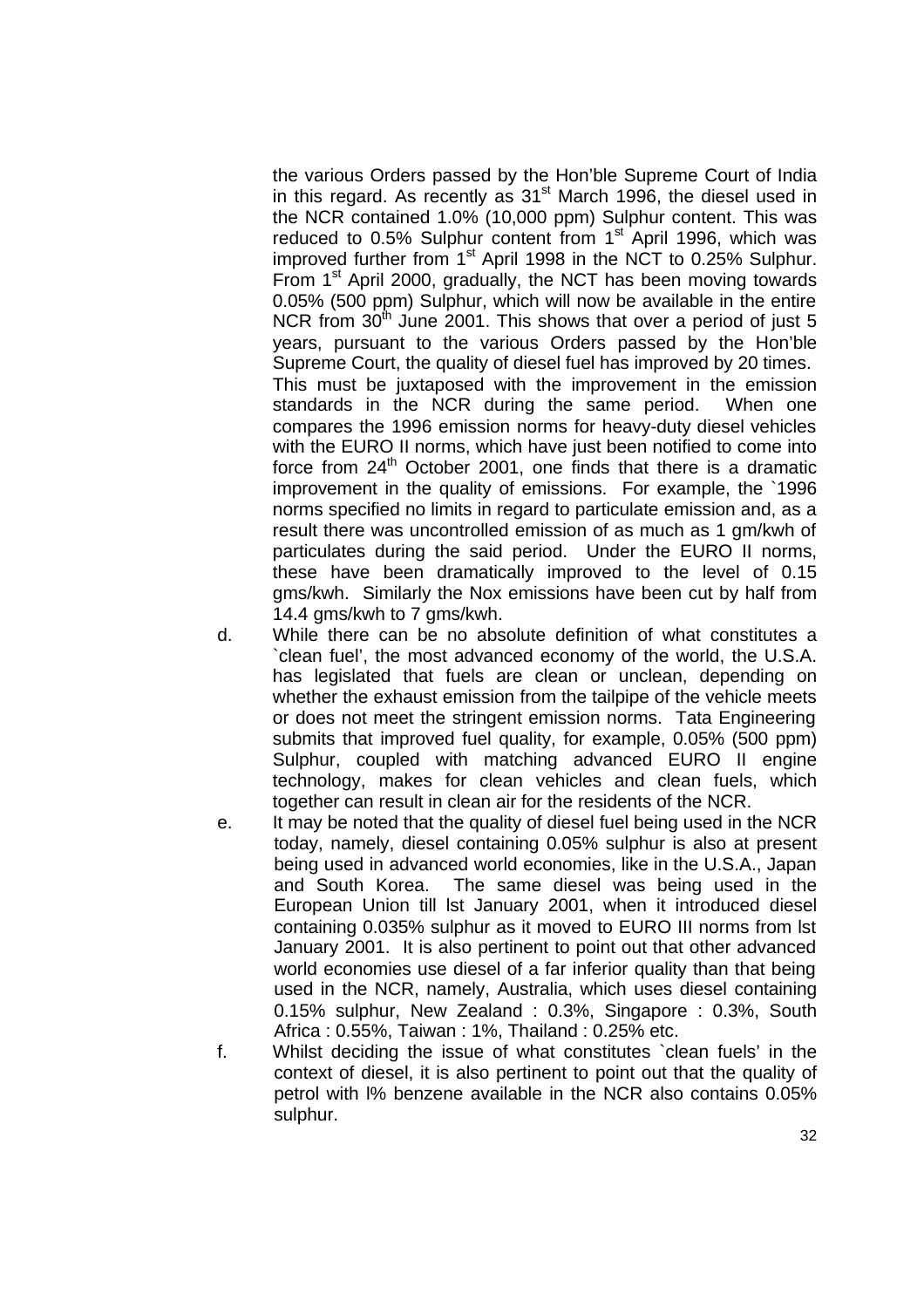**In the light of what has been submitted herein above, Tata Engineering states that diesel containing 0.05% (500 ppm) Sulphur is a `clean fuel'. When this diesel is used in combination with vehicles, which comply with Bharat Stage II/EURO II norms, the emissions are so low that the same would not cause pollution or be injurious to human health.**

# **D. Delhi Transport Corporation (DTC)**

- i. DTC has nearly 750 buses which operate on Inter-state routes and all other State undertakings like UP, Rajasthan, Haryana, Uttaranchal, Punjab, Himachal Pradesh, J & K etc also operate buses into Delhi. Many of the routes are long and there is no CNG available at any of these locations. DTC is using low sulphur diesel of 0.05 sulphur content. It would not be operationally possible to start Inter-state operations on CNG except in the NCR region. Even if CNG is to be made compulsory in NCR there will be a need to set up filling stations and repair facilities for CNG vehicles. In view of this it is suggested that on Inter-state routes, all Inter-State route buses including those of DTC may be allowed to ply using low sulphur diesel of 0.05%.
- ii. The State Transport undertakings ply over 8 year old buses also into the city. DTC may also be allowed to ply over 8 years old buses on Inter-state routes.
- iii. The chassis manufacturers should be directed to come out with Euro-II/III diesel engine at the earliest so that low sulphur diesel can be effectively used. Since the price of such diesel engine would be much higher than the current Euro-I engine, it would compete effectively with the CNG engine, which may make the acceptability of CNG engine a better proposition for private operators, who are currently complaining of the high cost of CNG chassis versus the diesel Euro-I chassis.
- iv. In case of CNG, the DTC shall be dependent on only one source of CNG gas namely Indraprastha Gas Limited. In the event of any untoward accident and breakdown of gas supply, the entire public transport operation can be paralysed leading to instant mob reaction and damage to public property. There have been occasions recently when accidents have stopped gas supply for many hours. When the city will be dependent on single fuel mode for public transport, it is imperative that multiple sources of supply are ensured, to avoid any calamity in future. It is suggested that other sources of CNG gas supply may be ensured to guarantee constant supply of gas for public transport.
- v. Measures to promote public transport using clean fuels need to be introduced to restrict increasing use of personalised vehicles like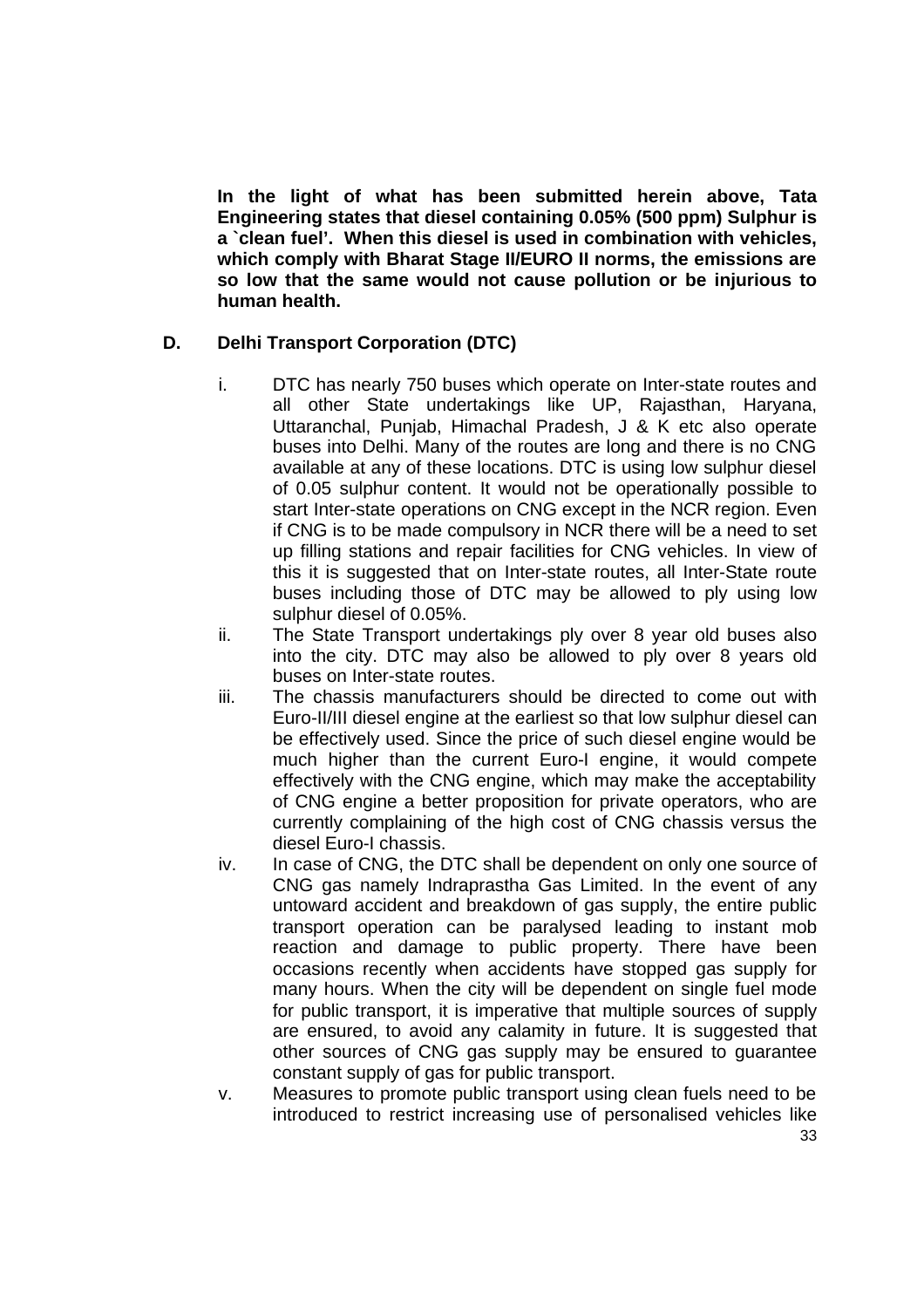scooters, motorcycle and cars. This can be done by charging a "pollution tax" on these vehicles, which should be used to promote public transport infrastructure.

# **E. All India Motor Transport Congress**

The Congress said that the Hon'ble Supreme Court's order dated March 26, 2001 appears to be applicable for all the commercial vehicles. The Congress was of the opinion that the commercial vehicles engaged in goods transport should be kept out of the purview of the Hon'ble Supreme Court order.

# **F Indian Tourist Transporters Association**

- i. The tourist coaches are used not more than 20% of their total mileage within the city of Delhi and the vehicles are properly maintained. Therefore, these buses are far less polluting than others under normal circumstances. As such, these buses may be exempted from the 8 years age bar.
- ii. The coaches purchased and put to operation by the operators prior to the Supreme Court's order dated July 28, 1998 and cars purchased and put to operation prior to the order dated April 29, 1999 should not be brought under the purview of the subsequent orders. These vehicles should be permitted to complete their age as commercial vehicles as per the provision under the Motor Vehicles Act and to save avoidable wastage. Similarly, the tourist taxis registered outside Delhi, but within NCR prior to the order dated January 31, 2001 should also be given exemption and allowed to complete their commercial life span
- iii. The diesel vehicles were registered by the Govt. after passage of the Hon'ble Supreme Court's order dated July 28, 1998. The operators cannot be held responsible for the omissions on the part of the Government of Delhi and Government of India.
- iv. The manufacturers of CNG vehicles and the Company engaged in conversion of vehicles to CNG mode should be asked to file affidavits that they will supply the chassis or convert the buses by September 30, 2001 against which the deposits have been accepted.
- v. The CNG is not available outside Delhi and Ministry of Petroleum, Government of India have no plan to make CNG available outside the NCR in the next 5-10 years. Therefore, the tourist coaches should be allowed to operate on low sulphur diesel (0.05% sulphur content), which is now available in Delhi.
- vi. Any such radical changes required to be brought in should be brought in a phased manner.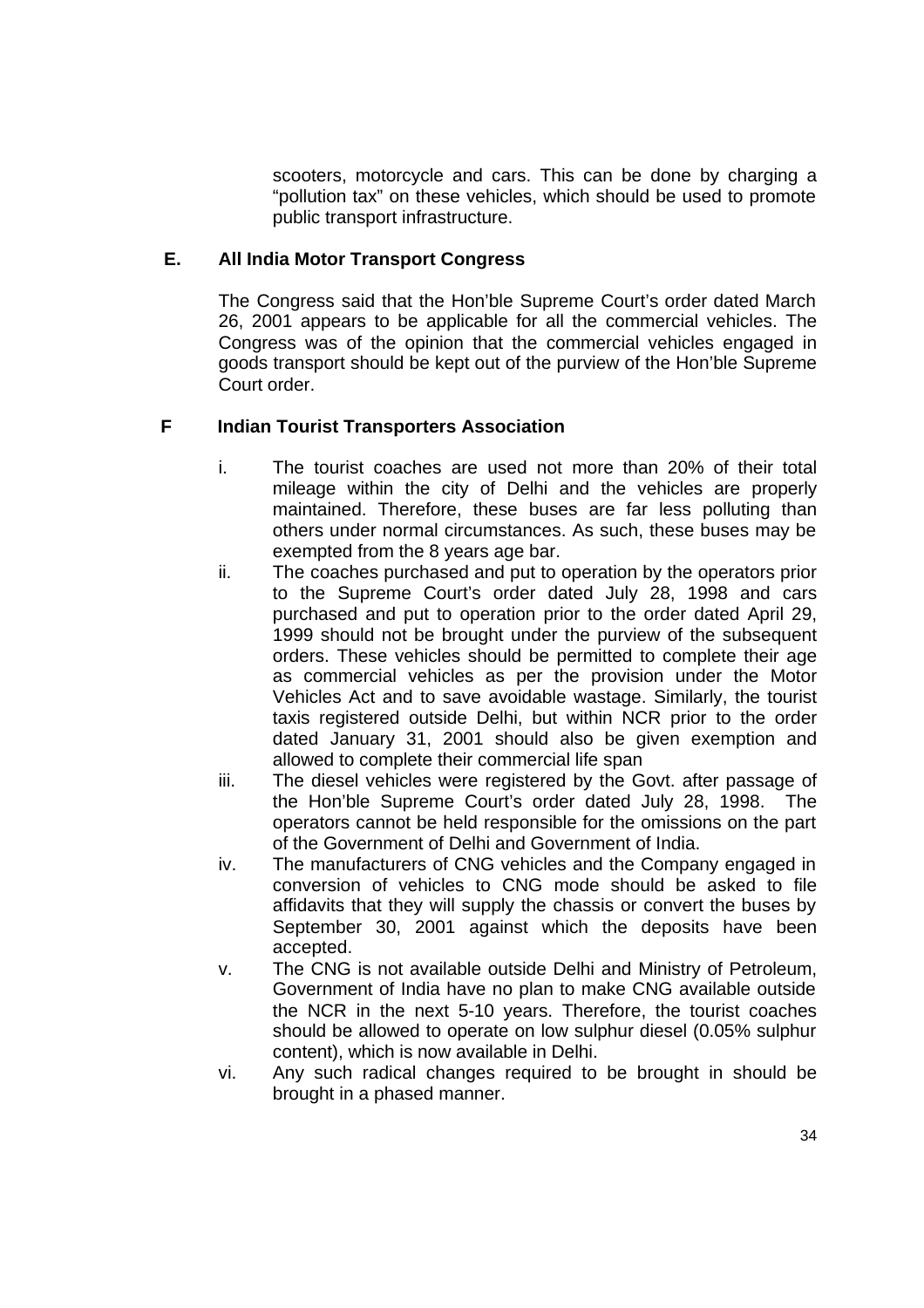vii. In the case of tourist taxis, the cars meeting Euro-II norms have been permitted to operate. Similarly, the buses meeting Euro-II norms should also be permitted, as it is possible with the low sulphur diesel available in Delhi to meet the emission norms by replacing those engines with Euro-II compliant engines.

#### **G. Delhi Contract Bus Association**

The Association submitted that CNG is not available out side Delhi, and it is not likely to be made available in near future. As such, their buses plying as interstate/tourist buses, if converted to CNG mode, cannot ply out side Delhi. They further said that inter state buses/ tourist buses runs in hilly areas like Badrinath, Kedarnath, etc. The CNG buses and existing buses converted to CNG mode cannot ply at such places due to incompetence (lower energy efficiency) of CNG buses.

In view of the above, the Association prayed that ultra low sulphur diesel with sulphur content 0.05 % be allowed to these carriage buses enabling them to perform their contracts outside Delhi. They said that if entire public transport system of Delhi is converted to single fuel mode, this carries certain risks and other problems.

#### **H. DTC Private Bus Operators Welfare Association**

The Association stated that they have already replaced 8 year old buses with new buses and as such most of their buses are 1 to 3 years old. There is no justification to discontinue these at this stage and the buses should be permitted to complete their lives as commercial vehicle provided under the Central Motor Vehicle Act to save the avoidable wastage of large investment. Conversion of the existing buses is not practical as the only agency (M/S Nugas technology) engaged in the business is neither authenticated nor fully certified by the competent authority. It was also submitted that no packages of relief been provided to the operators by the Govt. There is shortage of CNG and filling stations in the city resulting in long queues of the vehicles at CNG stations.

Under prevailing circumstances, the Association requested that the latest fuel available in city (0.05 % diesel) may be declared as clean fuel.

#### **I. Indian Association of Tour Operators**

The Association has 500 buses, which operates on inter state routes. Citing reference of a study by IIT Delhi, they pleaded that low sulphur diesel with sulphur content 0.05 % may be considered as cleaner fuel.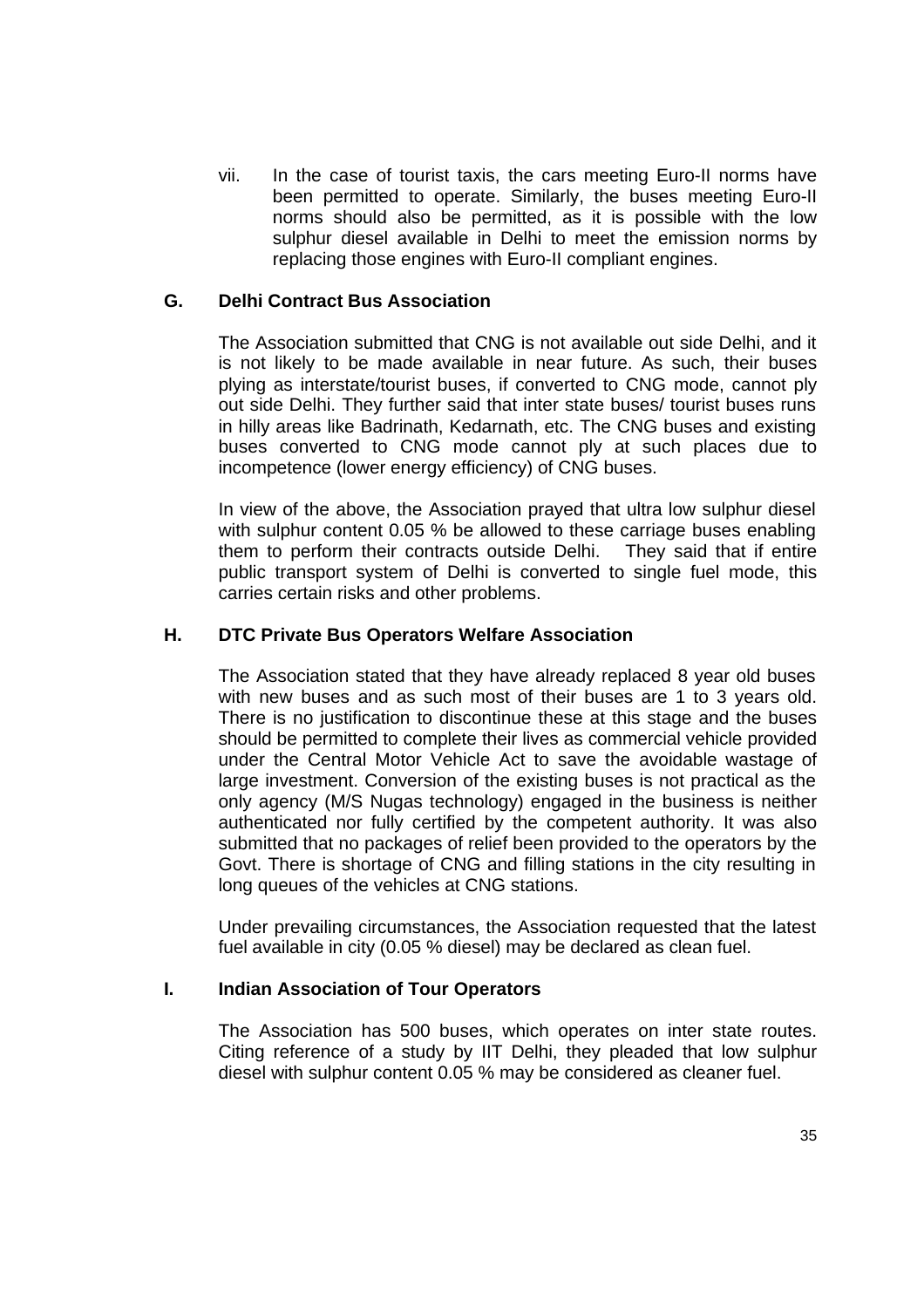# **J. SHV Energy Pvt. Ltd.**

M/s SHV Energy Pvt. Ltd. made a presentation on LPG as most preferred and clean auto fuel. The emissions from LPG will be more or less same as compared to the emissions from CNG vehicles. Globally number of vehicles operating on LPG is five times over the CNG vehicles. The investment required in setting up LPG stations is 10 times less than that of CNG stations. The infrastructure of LPG can be set up at any place because no pipeline or mother station is required. The filling time in LPG is comparable with petrol or diesel whereas in CNG it depends upon the availability of the compressor. The LPG tank pressures are at 2-7 bars atmospheric pressure whereas CNG tank pressure is 200 bars. The volume of LPG tank and weight is much more lighter than CNG tank. Due to weight of CNG tank a dead weightage is added into the vehicle. Heavyduty vehicles use LPG in the liquid form and not in the vapour form and as such there is no loss of power whereas in CNG carburetors are used which reduces power by 20 per cent.

#### **K Delhi Petrol Dealers Association**

The representative from Delhi Petrol Dealer's Association presented a memorandum to the Authority requesting that the Authority should also consider the claim of other clean fuel like extra low sulphur High Speed Diesel before deciding about clean fuel. They requested that diesel should be considered as a workable fuel in NCT Delhi and it will provide better economics as the cost of the diesel bus is less than that of CNG bus and as such the charges will also be less. They pointed out that in all 322 petrol pumps are dispensing diesel in all parts of the city and if diesel is used as fuel there will be no question of any queue or time wasted in getting the tanks filled up in comparison to CNG.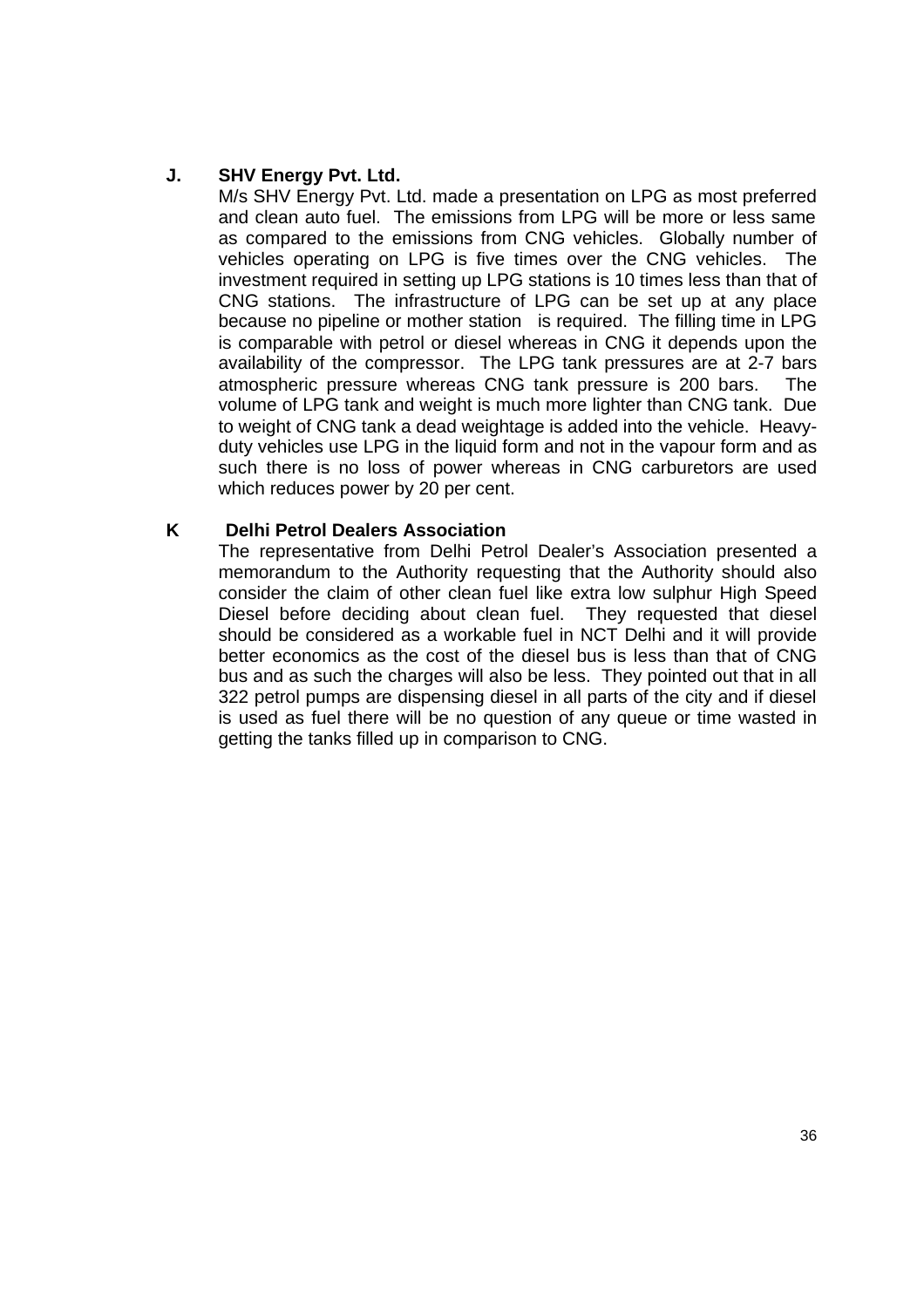# **A. PRESENTATION BY TERI**

Dr. Ranjan K. Bose, Sr. Felow, TERI made a presentation on clean fuels. The salient points of the presentation are as follows:

- i) It was suggested the Govt. may continue with the programme of introducing new CNG buses.
- ii) TERI was of the opinion that it may not be practical to only use CNG as a single mode fuel and, maintain and augment bus fleet strength. There is need to explore retrofit options of less than 8 year old diesel buses with DOC (diesel oxidation catalyst) with 500 ppm sulphur diesel. In case, CNG buses are not available in required numbers within the time fame, option could be to introduce new Euro II compliant diesel buses with DOC with 500ppm sulphur.
- iii) A comparative evaluation of exhaust emissions of Indian buses equipped with after exhaust treatment devices and powered by alternative fuels, like ULSD and CNG should be carried out.
- iv) True cost of supply of alternative fuels may be worked out.
- v) Institutional capacity to measure emissions of finer particles should be developed.
- vi) There is need to set emission norms for service providers.

#### **B. Presentation by Dr. Dinesh Mohan**

- i) The Authority should not prescribe the use of specific fuels. It can prescribe the emission standard for vehicles in use. This should be based on technologies available or expected in the future and a sound cost benefit analysis.
- ii) There is no agreement on the fuels to be used in a widespread manner even for Euro-IV and Euro-V standards in Europe. Therefore, we should not be opting for any one technology for the whole fleet. The fleet in Delhi should be replaced slowly with the best technology available with the manufacturers from year to year (say 10% per year). If we convert all our vehicle to one technology in 2001, we may land up with trouble in the future. We will also not be able to move to newer technology for another 5-10 years after that.
- iii) Very little research has been done on particles smaller than 2 microns and their effects on lungs and cells of the body. Scientists believe that some of the future technologies and fuels may increase the number of smaller particles and nanoparticles which may turn out to be very injurious to health. Very little medical evidence is available on these issues at present.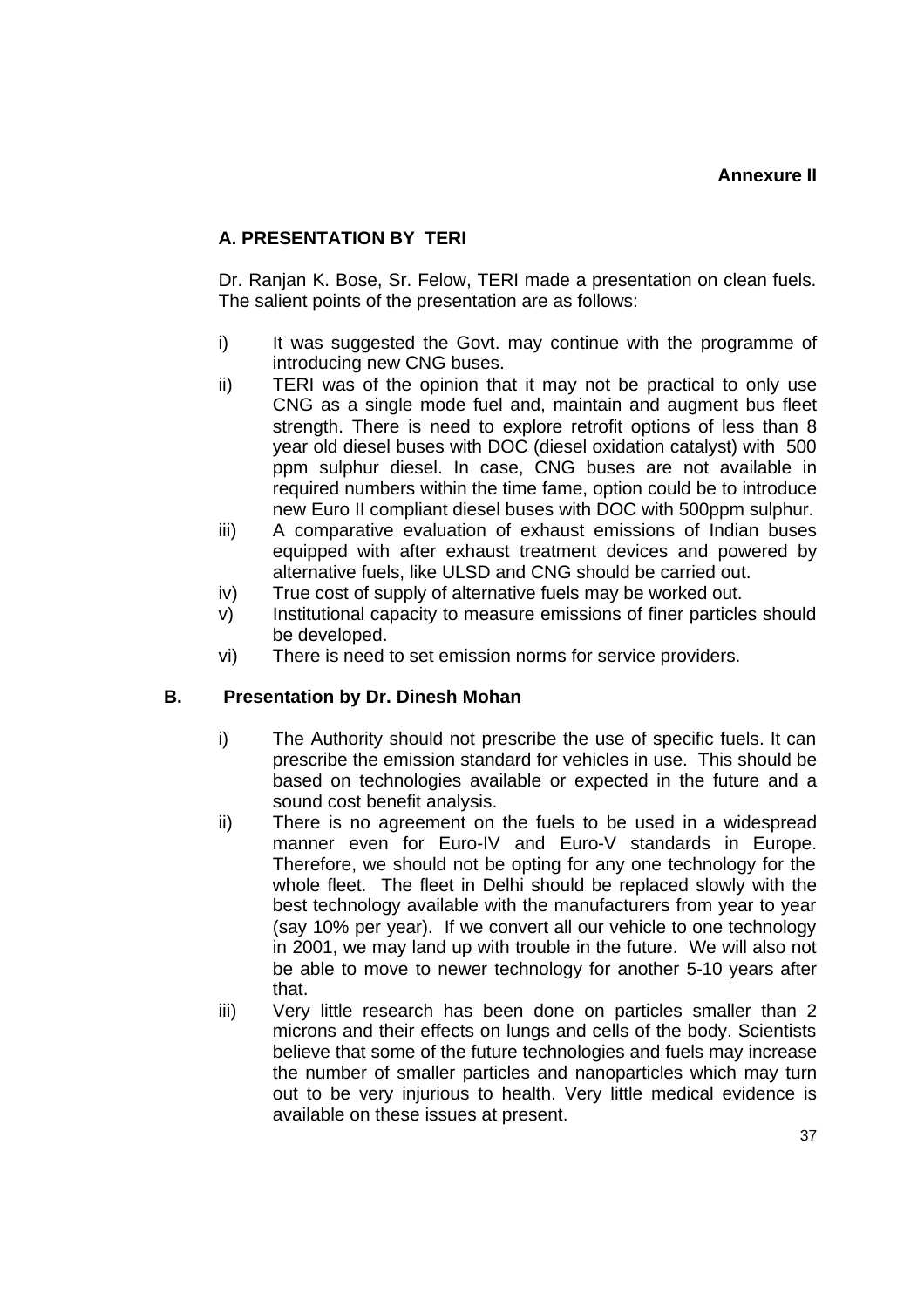- iv) No technologies should be used which obstruct the use of low floor urban buses. The present retrofitting technology fits buses with cylinders under the floor. This method prohibits the introduction of low floor buses. CNG buses must use cylinders, which are fitted to the top of the buses so that the bus floor can be lower. Unless it is done we will never have an efficient bus system in Delhi.
- v) The bus fares cannot be higher than the use of two-wheelers. At present this is approximately 0.75 paisa per km. If the fare is higher than the running cost of two-wheelers, there would be an increase in use of two-wheelers. It has been estimated that if only 10% of present bus users shift to two-wheelers, it will be like adding 10,000 extra buses on the roads of Delhi. This will be bad for congestion, safety and pollution.
- vi) An expert committee must first decide what is the maximum cost of bus an operator can afford, based on the fare paying capacity of Delhi citizens. Then an estimate has to be made for the maximum subsidy that can be raised by the government of Delhi for public transport. This subsidy has to be raised from the car users of Delhi and may involve taxes based on the "polluter pays principle". We may have to institute a substantive increase in registration tax of cars and two-wheelers and may even have to charge a progressive transportation tax in Delhi. Based on these calculations and a cost benefit analysis, manufacturers could then be asked to provide the best technology for the specific costs and emission norms.
- vii) Providing bicycle tracks, walk ways etc., should be the integral part of strategy to control pollution.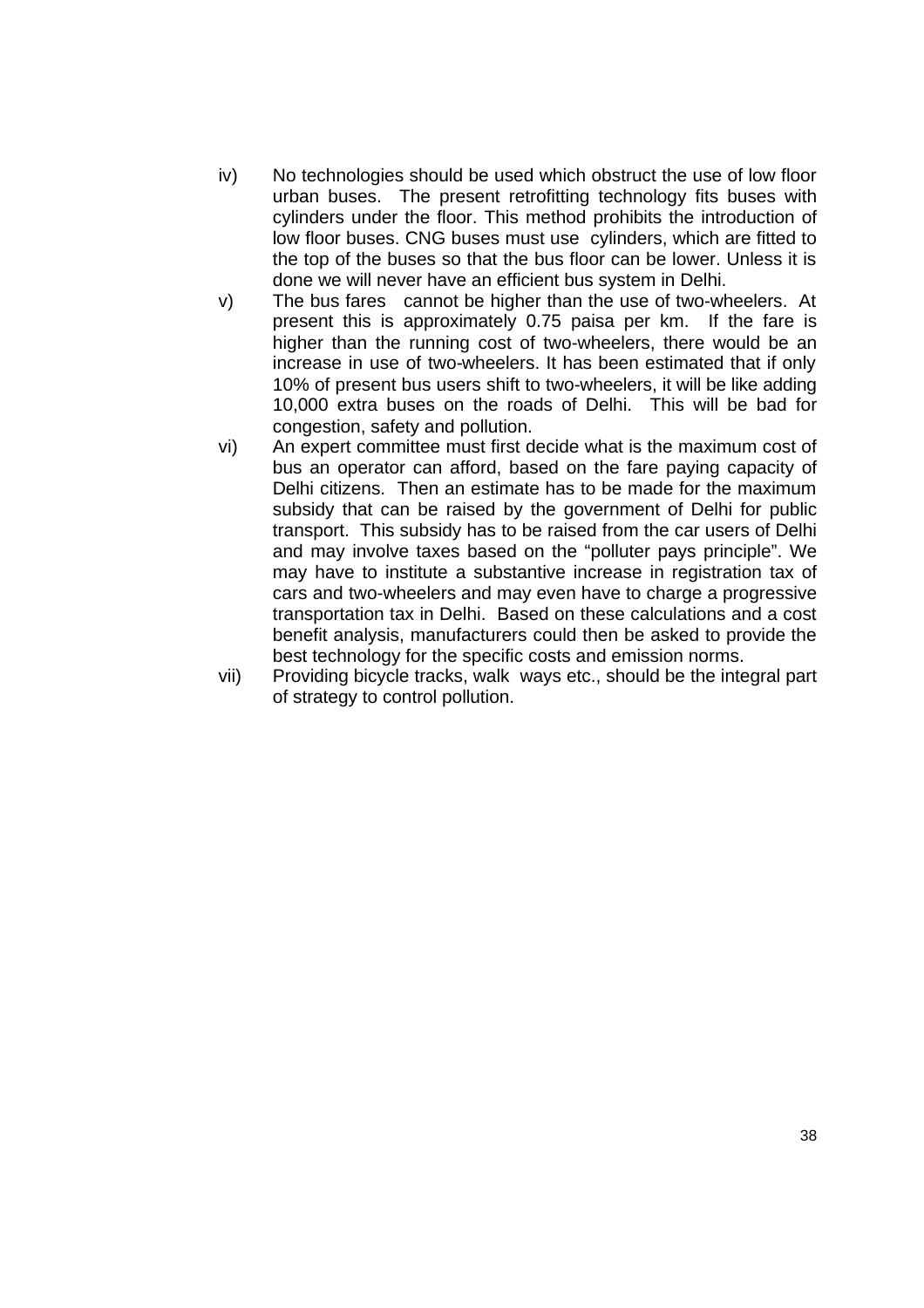#### **Annexure III**

# **CRITICAL POLLUTANTS AND HEALTH EFFECTS**

The auto exhaust contains following pollutants:

- Sulphur Dioxide  $(SO<sub>2</sub>)$
- Nitrogen Dioxide (NOx)
- Carbon Monoxide (CO)
- Particulates Diesel particulates and Sulphur particulates
- PAH
- Volatile Organic Compounds like Benzene

Based on local ambient air quality, health effects of pollutants and availability of monitoring data, it was decided to consider CO, Particulates, PAH/Aromatics, Benzene and NOx.

**Sulphur Dioxide:** During combustion the sulphur combines with oxygen to form sulphur dioxide gas and fine particles which is emitted in to the atmosphere with other products of combustion. Exposure to sulphur dioxide causes mucosal edema of airways, reducing the mucociliary activity leading to increased cough, lower respiratory tract infection (LRTI) and bronchitis.

The annual average concentrations of  $SO_2$  ranged between 18  $\mu$ g/m<sup>3</sup> and 42  $\mu$ g/m<sup>3</sup>. The long tem average SO<sub>2</sub> concentrations are fairly low as compared to national ambient air quality standard (NAAQS) of 60  $\mu$ g/m<sup>3</sup>.

**Nitrogen Dioxide:** Nitrogen dioxide, the most toxic oxide of nitrogen is a deep lung irritant that damages the delicate cells of the lining of the lungs.

The annual average concentrations of Nitrogen dioxide vary between 59  $\mu q/m^3$ and 75  $\mu$ g/m<sup>3</sup>. Annual average concentration of NO<sub>2</sub> was below the NAAQS (60  $\mu$ g/m<sup>3</sup>) during the year 2000. However, 24-hourly average value exceeded the  $NAAGS (80 \mu g/m^3).$ 

**Carbon Monoxide:** The symptoms of CO pollution are headache, dizziness, drowsiness, and nausea. The body systems most affected are the ones most dependant on a steady supply of oxygen: the brain, the heart, and in women the developing foetus.

The annual average concentrations of CO range between 39216  $\mu$ g/m $^3$  and 5587 µg/m<sup>3</sup> during the period 1995 to 2000. The percentage violation of the NAAS (8hourly average) was more than 70% during all the years of monitoring.